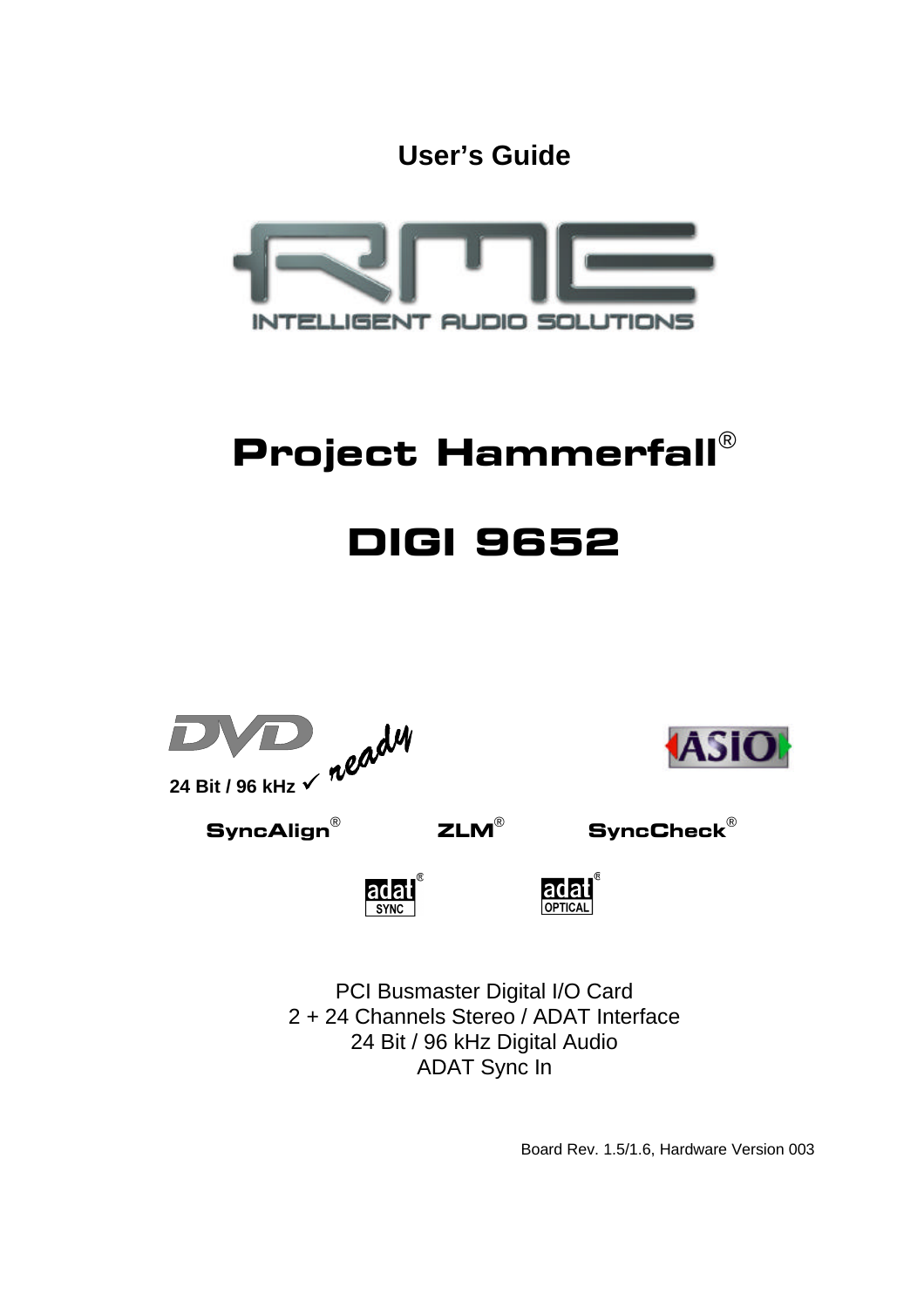# **Contents**

| 1               |      |                                                                                   |  |
|-----------------|------|-----------------------------------------------------------------------------------|--|
| $\mathbf 2$     |      |                                                                                   |  |
| 3               |      |                                                                                   |  |
| 4               |      | Brief Description and Characteristics 3                                           |  |
| 5               |      | <b>Technical Specifications</b>                                                   |  |
|                 | 5.1  |                                                                                   |  |
|                 | 5.2  |                                                                                   |  |
|                 | 5.3  | Transfer Modes: Resolution/Bits per Sample 4                                      |  |
| 6               |      |                                                                                   |  |
| 7               |      | <b>Driver Installation</b>                                                        |  |
|                 | 7.1  |                                                                                   |  |
|                 |      |                                                                                   |  |
|                 | 7.3  |                                                                                   |  |
|                 | 7.4  |                                                                                   |  |
|                 |      |                                                                                   |  |
| 8               |      | <b>Operation and Usage</b>                                                        |  |
|                 | 8.1  |                                                                                   |  |
|                 | 8.2  |                                                                                   |  |
|                 | 8.3  |                                                                                   |  |
|                 | 8.4  |                                                                                   |  |
|                 | 8.5  | DVD-Playback (AC-3) under MME11                                                   |  |
|                 | 8.6  |                                                                                   |  |
| 9               |      | <b>Configuring the Hammerfall</b>                                                 |  |
|                 | 9.1  |                                                                                   |  |
|                 |      | Clock Modes - Synchronization14                                                   |  |
| 10              |      | <b>Word Clock</b>                                                                 |  |
|                 | 10.1 | Technical Description and Usage16                                                 |  |
|                 | 10.2 |                                                                                   |  |
| 11              | 10.3 |                                                                                   |  |
| 12              |      | Using more than one Hammerfall17<br>Special Characteristics of the SPDIF Output17 |  |
| 13 <sup>1</sup> |      |                                                                                   |  |
|                 | 13.1 | <b>Operation under ASIO 2.0</b>                                                   |  |
|                 | 13.2 |                                                                                   |  |
|                 | 13.3 |                                                                                   |  |
|                 | 13.4 |                                                                                   |  |
|                 | 14   | <b>Operation under GSIF</b>                                                       |  |
|                 |      |                                                                                   |  |
|                 |      |                                                                                   |  |
| 15              |      | <b>Hotline - Troubleshooting</b>                                                  |  |
|                 | 15.1 |                                                                                   |  |
|                 | 15.2 |                                                                                   |  |
| 16              |      |                                                                                   |  |
| 17              |      |                                                                                   |  |
| 18              |      |                                                                                   |  |
| 19              |      |                                                                                   |  |
| 20              |      |                                                                                   |  |
| 21              |      | <b>Diagramme</b>                                                                  |  |
|                 | 21.1 |                                                                                   |  |
|                 | 21.2 | Pin assignment of the cable adapter26                                             |  |
|                 | 21.3 | ADAT Track routing ASIO 96 kHz 27                                                 |  |
|                 | 21.4 | ADAT Track routing MME 96 kHz28                                                   |  |
|                 |      |                                                                                   |  |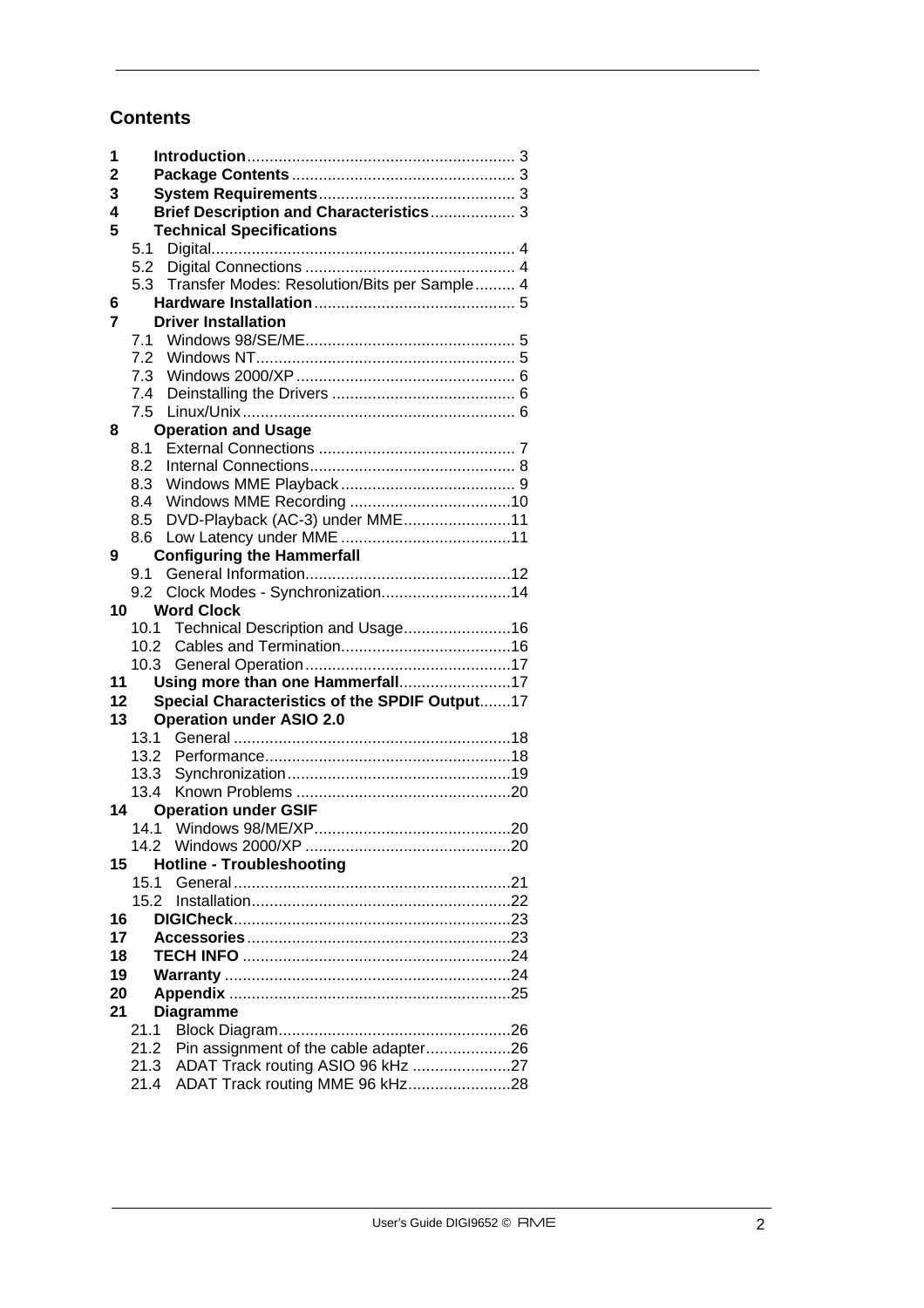# **1. Introduction**

Thank you for choosing the DIGI9652. This card is capable of transferring digital audio data directly to a computer from practically any device equipped with a digital audio interface, be it SPDIF, AES/EBU or ADAT optical. Installation is simple, even for the inexperienced user, thanks to the latest Plug and Play technology and full interrupt-sharing. The numerous unique features and well thought-out configuration dialogue puts the DIGI9652 at the very top of the range of digital audio interface cards.

The package includes drivers for Windows (98/NT/2000/XP) and MacOS. An ALSA driver for Linux or Unix is also available (see chapter 7.4).

Our high-performance philosophy guarantees maximum system performance by executing all functions directly in hardware and not in the driver (i.e. the CPU).

# **2. Package Contents**

Please check that your DIGI9652 package contains each of the following:

- DIGI9652 PCI card
- 9652 expansion board
- Quick Info guide
- RME Driver CD
- Adapter cable (D-type to D-type/phono)
- Internal cable (2-core)
- Flat ribbon cable (10-core)
- 2 optical cable (TOSLINK), 2 m (6.6 ft)

# **3. System Requirements**

- Windows 98/NT/2000/XP, MacOS or Linux
- A free PCI rev. 2.1 Busmaster slot
- For word clock and third ADAT I/O: An unused slot in the rear panel of the computer

# **4. Brief Description and Characteristics**

- PCI Busmaster interface with additional burst FIFO
- Hammerfall design: 0% (zero!) CPU load, even using all 52 ASIO channels
- All settings can be changed in real-time
- Enhanced mixed mode: ADAT In, SPDIF In, and all outputs can be used simultaneously
- 8 available buffer sizes/latencies: 1.5 / 3 / 6 / 12 / 23 / 46 / 93 / 186 ms
- Sample Split technology for 12 channel, 96 kHz/24-bit record/playback via ADAT optical
- Slave and master clock modes
- Automatic and intelligent master/slave clock control
- Unsurpassed Bitclock PLL (audio synchronization) in ADAT mode
- Word clock input and output
- ADAT Sync in (9-pin D-type) for sample-accurate transfer
- Zero Latency Monitoring: Hardware bypass per track, controlled by Punch in/out
- Enhanced ZLM prevents noises during asynchronous full duplex transfer
- SyncAlign guarantees sample aligned and never swapping channels
- SyncCheck tests and reports the synchronization status of input signals
- Full interrupt-sharing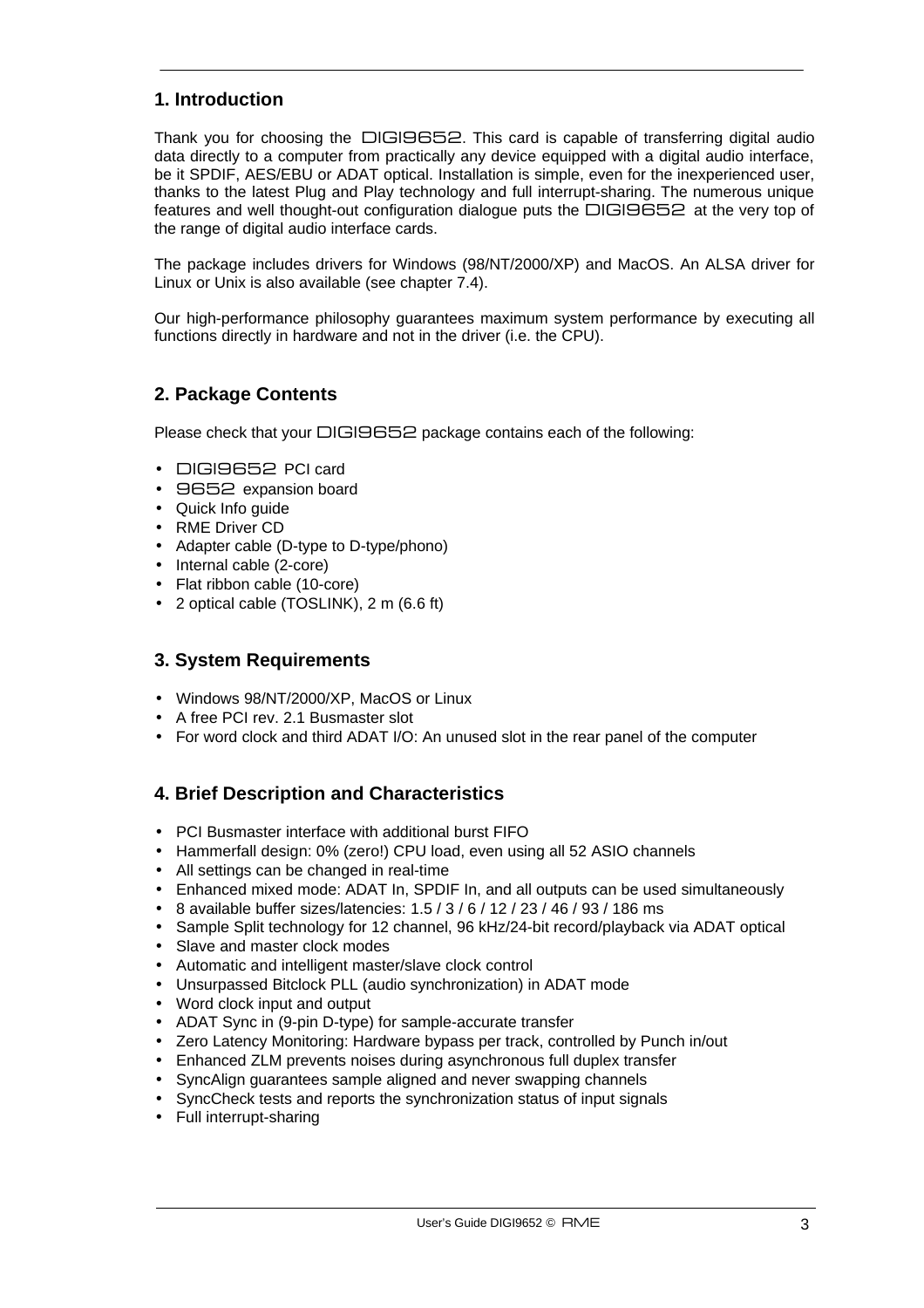# **5. Technical Specifications**

# **5.1 Digital**

- Ultra-low jitter S/PDIF: < 1 ns in PLL mode (44.1 kHz, optical in)
- Ultra-low jitter ADAT: < 2 ns in PLL mode (44.1 kHz, optical in)
- Input PLL ensures zero dropout, even at more than 40 ns jitter
- Bitclock PLL for trouble-free varispeed operation in ADAT mode
- High-sensitivity input stage (< 0.2 Vss input level)
- Output voltage 0.8V (consumer mode, phono) or 2.3V (professional mode)
- Sample frequencies: 32 / 44.1 / 48 / 88.2 / 96 kHz and variable (wordclock) supported

## **5.2 Digital Interface**

- Phono input and output ground-free transformer coupled
- Connectors: optical (TOSLINK), phono, internal (CD-ROM/Sync in, Sync out)
- Clocks: ADAT Sync In, word clock I/O
- Formats: S/PDIF (Consumer and Professional), ADAT optical

## **5.3 Transfer Modes: Resolution / Bits per Sample**

ASIO:

• 24 or 32 bit, 4 byte (stereo 8 byte)

This format is compatible with 16-bit and 20-bit. Resolutions below 24-bit are handled by the audio application. The card works internally with 32-bit data, but audio data transfer is limited to 24-bits. As no additional Channel Status bits are transferred RME's TMS (Track Marker Support) is not available. Furthermore, DIGICheck's *Channel Status Display* is deactivated.

MME:

- 16 bit, 2 byte (stereo 4 byte)
- 20 bit, 3 byte MSB (stereo 6 byte)
- 20 bit, 4 byte MSB (stereo 8 byte)
- 24 bit, 3 byte (stereo 6 byte)
- 24 bit, 4 byte MSB (stereo 8 byte)
- 32 bit, 4 byte (stereo 8 byte)

Channel Interleave operation is not supported. As no additional Channel Status bits are transferred RME's TMS (Track Marker Support) is not available. Furthermore, DIGICheck's *Channel Status Display* is deactivated.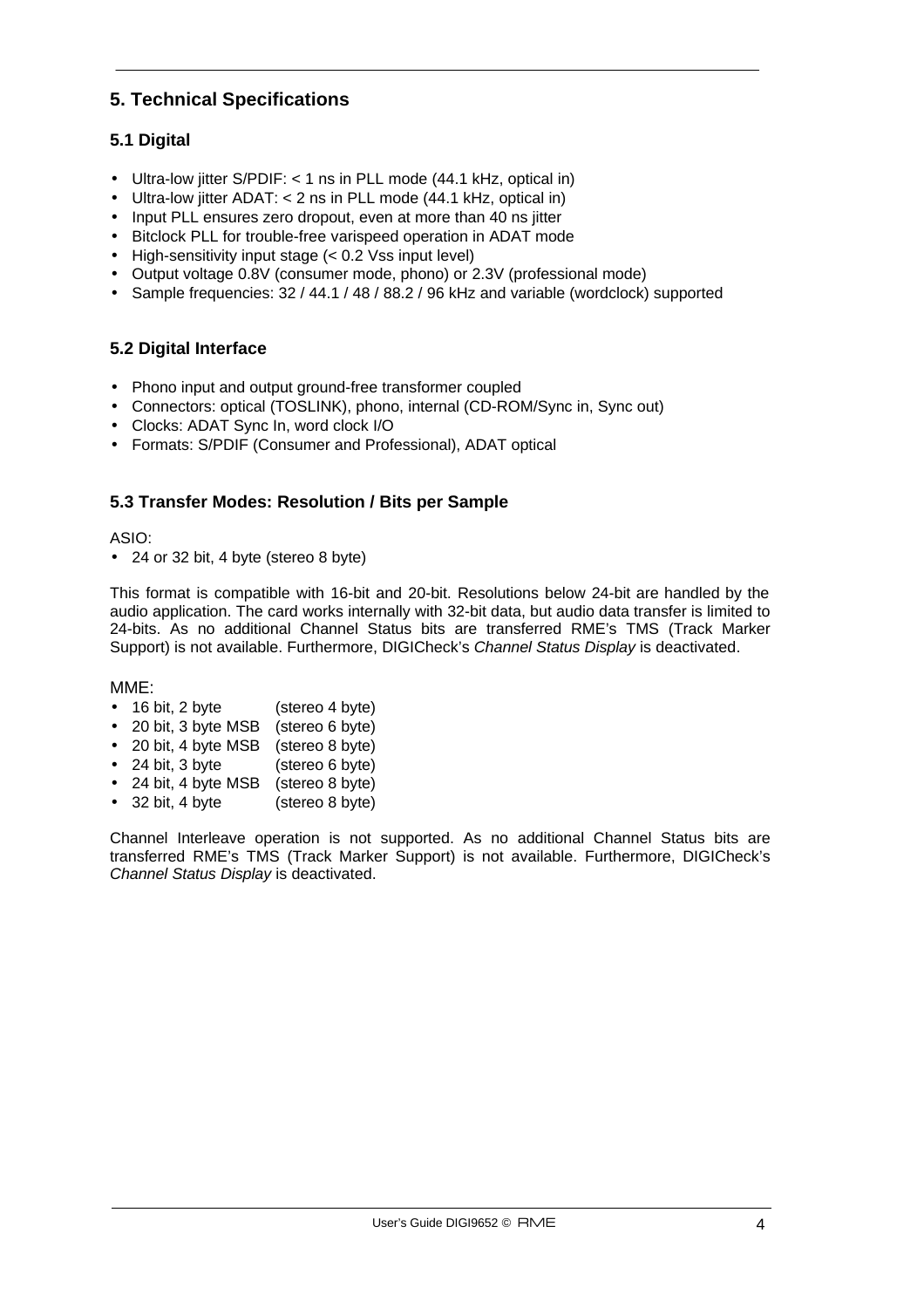# **6. Hardware Installation**

*Before installing the DIGI9652, please make sure the computer is switched off and the power cable is disconnected from the mains supply. Inserting or removing a PCI card while*  @) *the computer is in operation can cause irreparable damage to both motherboard and card!*

- 1. Disconnect the power cord and all other cables from the computer.
- 2. Remove the computer's housing. Further information on how to do this can be obtained from your computer´s instruction manual.
- 3. Important: Before removing the DIGI9652 from its protective bag, discharge any static in your body by touching the metal chassis of the PC.
- 4. Connect the DIGI9652 card with the Expansion Board using the supplied flat ribbon cable. Note: The connectors on the cable cannot be plugged in the wrong way round.
- 5. Insert the DIGI9652 firmly into a free PCI slot, press and fasten the screw.
- 6. Insert the Expansion Board and fasten the screw.
- 7. Replace the computer's housing.
- 8. Reconnect all cables including the power cord.

Note: If neither word clock nor a third ADAT I/O is required, it is not necessary to install the Expansion Board at all (i.e. leave out steps 4 and 6).

## **7. Driver Installation**

#### **7.1 Windows 98/SE/ME**

After the hardware has been installed correctly (see 6. Hardware Installation), and the computer has been switched on, Windows will recognize the new hardware component and start its 'Add New Hardware Wizard'. Insert the RME Driver CD into your CD-ROM drive, and follow further instructions which appear on your computer screen. The driver files are located in the directory **\Hammerfall W98** on the RME Driver CD.

Windows will install the DIGI9652 driver, and will register the card in the system as a new audio device. The computer should now be re-booted.



*Unfortunately, there are rare cases where the CD-ROM path (i.e. its drive-letter) has to be typed in again during the copy process.*

The Hammerfall is configured using the DIGI9652 driver's Settings dialog (see section 9.1)

## **7.2 Windows NT**

As automatic hardware recognition has not been implemented in Windows NT 4.0 the drivers have to be installed 'by hand'.

After the hardware has been installed correctly (see 6. Hardware Installation) and Windows NT has been booted, insert the RME Driver CD into your CD-ROM drive. Register the new device by starting >Control Panel /Multimedia /Devices /Audio Devices /Add<. Change the directory to **\Nt** in the CD-ROM. Windows NT will now install the driver. The RME Settings dialog will open automatically.

A click on 'OK' finishes the installation. After a reboot the DIGI symbol will show up in the systray of the taskbar. The DIGITray tool will be loaded automatically each time when booting NT.

A left mouse click on the DIGI96 symbol starts the 'Settings' dialog. The NT driver supports any combination of up to three RME cards. The driver is installed only once for all cards in the system.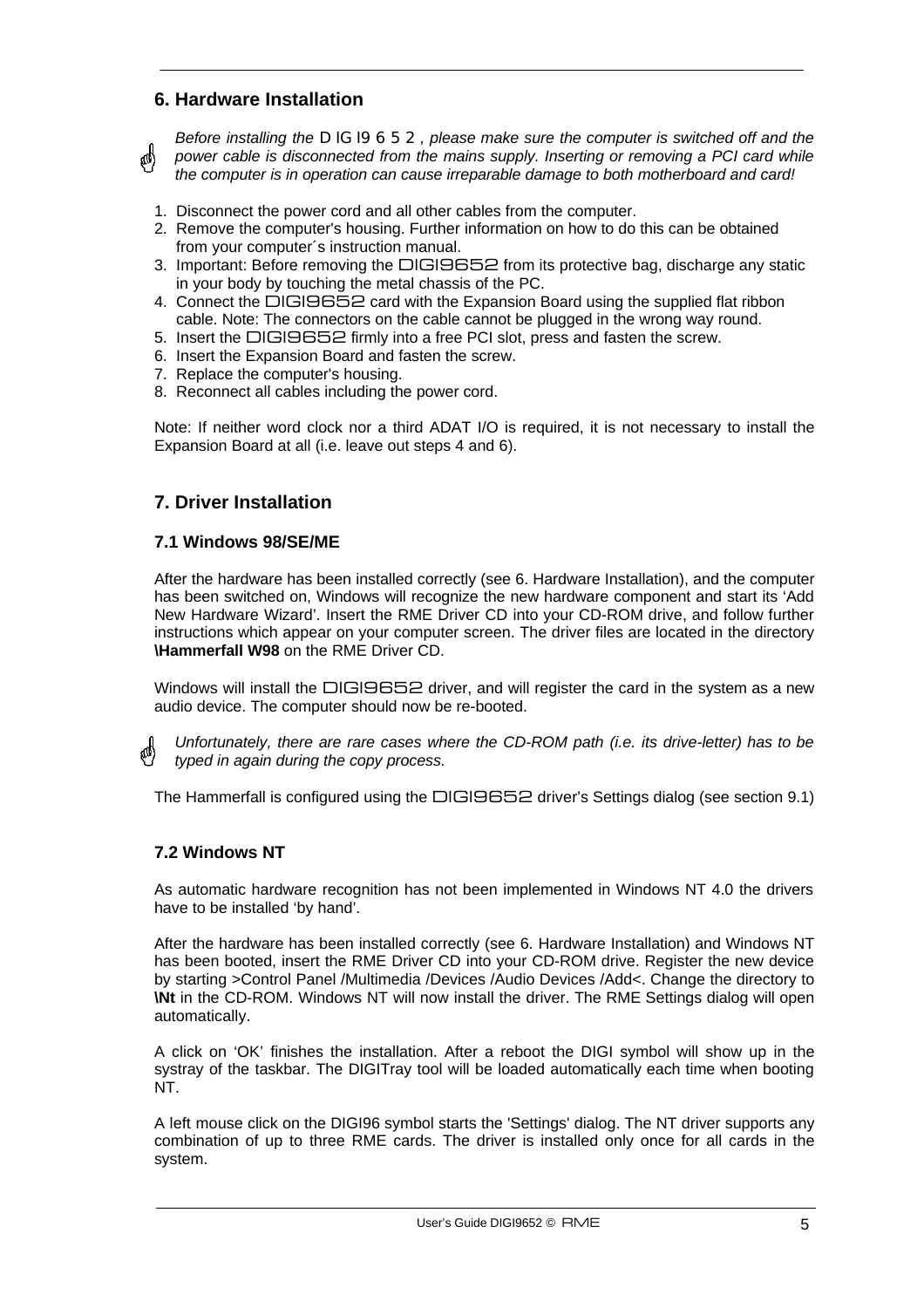## **7.3 Windows 2000/XP**

After the hardware has been installed correctly (see 6. Hardware Installation), and the computer has been switched on, Windows will recognize the new hardware component and start its 'Hardware Wizard'. Insert the RME Driver CD into your CD-ROM drive, and follow further instructions which appear on your computer screen. The driver files are located in the directory **\Hammerfall W2k** on the RME Driver CD.

Windows will install the DIGI9652 driver, and will register the card in the system as a new audio device. The computer should now be re-booted.

The Hammerfall is configured using the DIGI9652 driver's Settings dialog (see section 9.1)

## **7.4 Deinstalling the Drivers**

A deinstallation of the HDSP's driver files is not necessary – and not supported by Windows anyway. Thanks to full Plug & Play support, the driver files will not be loaded after the hardware has been removed. If desired these files can then be deleted manually.

Unfortunately Windows Plug & Play methods do not cover the additonal autorun entries of TotalMix, the Settings dialog, and the registering of the ASIO driver. Those entries can be removed from the registry through a software deinstallation request. This request can be found (like all deinstallation entries) in *Control Panel, Software*. Click on the entry 'RME Hammerfall DSP Tray Tools', or 'RME Hammerfall DSP'.

## **7.5 Linux/Unix**

An ALSA driver for Linux/Unix and further information on ALSA is available at http://www.alsa-project.org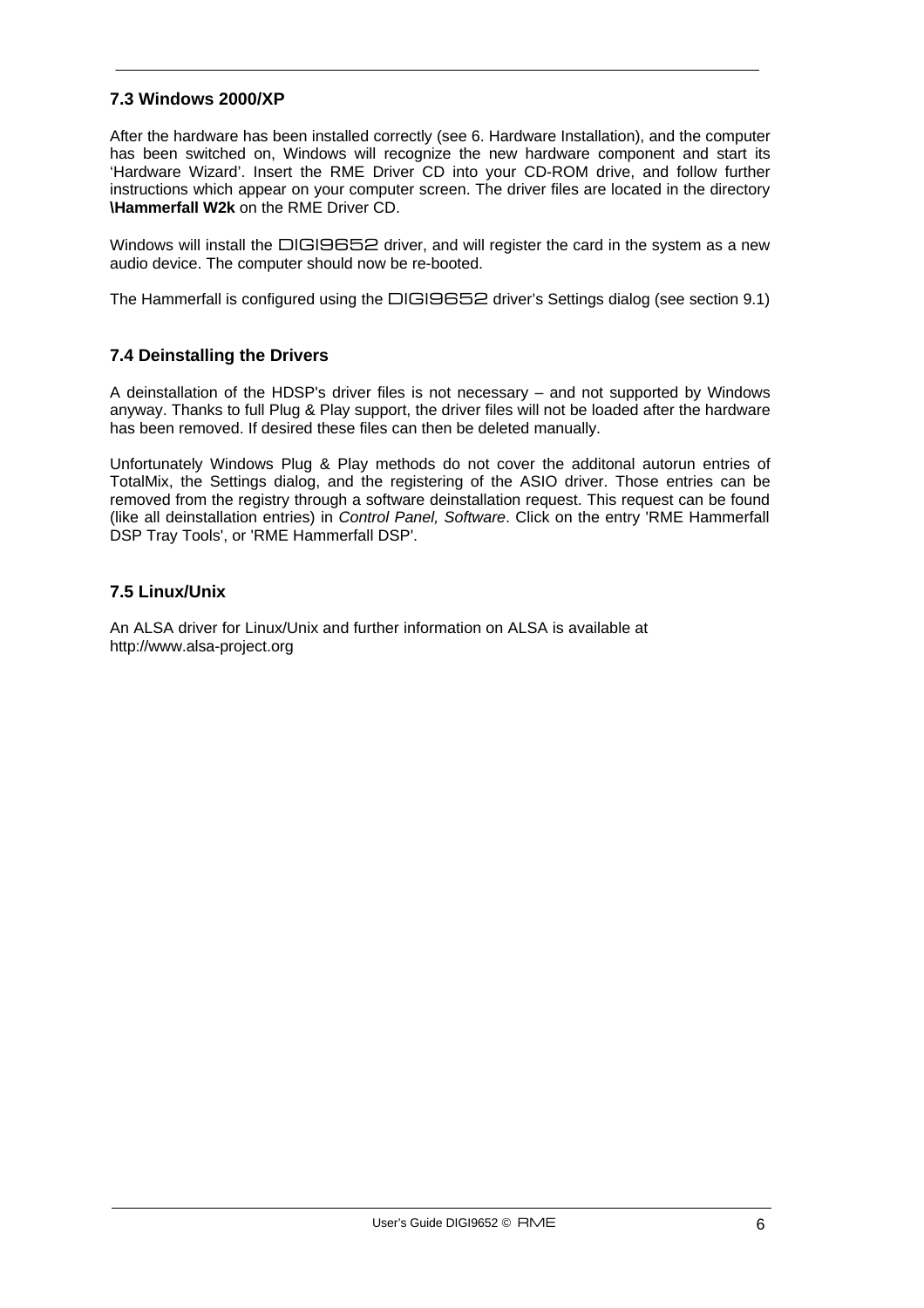# **8. Operation and Usage**

## **8.1 External Connections**

Project Hammerfall consists of the main PCI board and an Expansion Board. All the essential electronics are located on the PCI card, so it will also work without the Expansion Board.

The main board's bracket has two ADAT optical inputs and two ADAT optical outputs, as well as a 9-pin D-type socket. Coaxial S/PDIF input and output requires plugging in the adapter cable, whereby the red phono socket is the output. The ADAT1



I/O next to the D-type socket can also be used for optical SPDIF, if this mode is selected in the Settings dialog.

An input is selected via the Settings dialog (started by clicking on the hammer symbol in the system tray). Hammerfall accepts the commonly used digital audio formats, SPDIF as well as AES/EBU. Channel status and copy protection are ignored.

In SPDIF mode, identical signals are available at both the optical and the coaxial outputs. An obvious use for this would be simply connecting two devices, i.e. using the DIGI9652 as a splitter.

To receive signals in AES/EBU format, an adapter cable is required. Pins 2 and 3 of a female XLR plug are connected individually to the two pins of a phono plug. The cable shielding is only connected to pin 1 of the XLR - not to the phono plug.



The ground-free design using transformers for digital inputs and outputs enables trouble-free connection to all devices, and perfect hum rejection.

The Expansion Board's bracket gives access to a third ADAT optical input and output as well as word clock I/O. Next to the two BNC sockets is an LED, which displays the word clock input lock status.

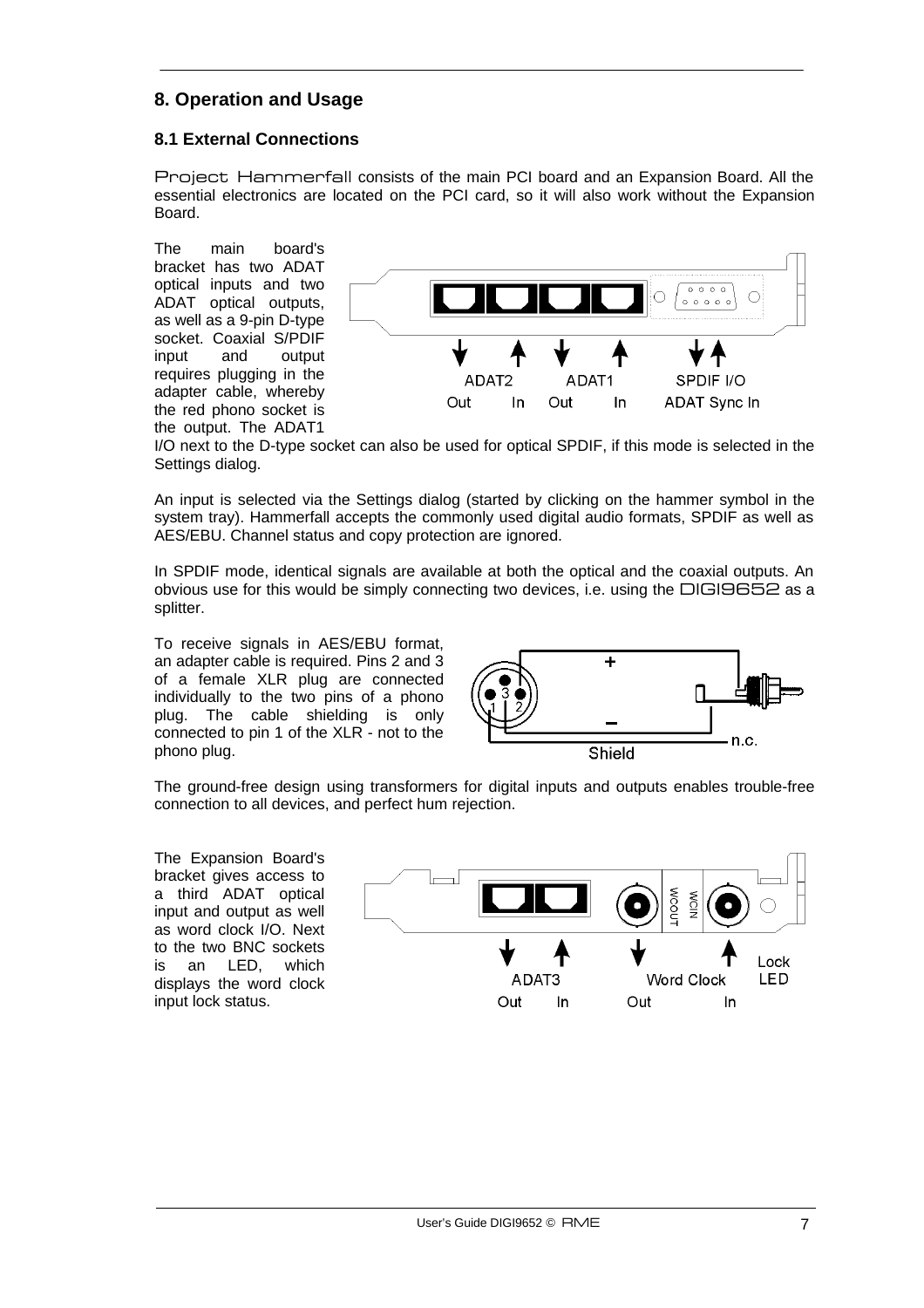## **8.2 Internal Connections**

The internal digital input (connector ST3 on the circuit board, CD IN) can be connected to the digital output of an internal CD-ROM drive. This allows for a direct transfer of digital audio data within the computer.

Since board revision 1.5 it also allows to use an AEBx-I, when a 3-wire cable connects ST7 on both AEBx-I and Hammerfall.

Additionally board revision 1.5/1.6 offers two internal outputs, labeled ADAT1OUT (ST5) und ADAT2OUT (ST9). These can be used to operate one AEBx-O each, for a maximum of 16 analog outputs. The audio data are the same as on the corresponding optical output.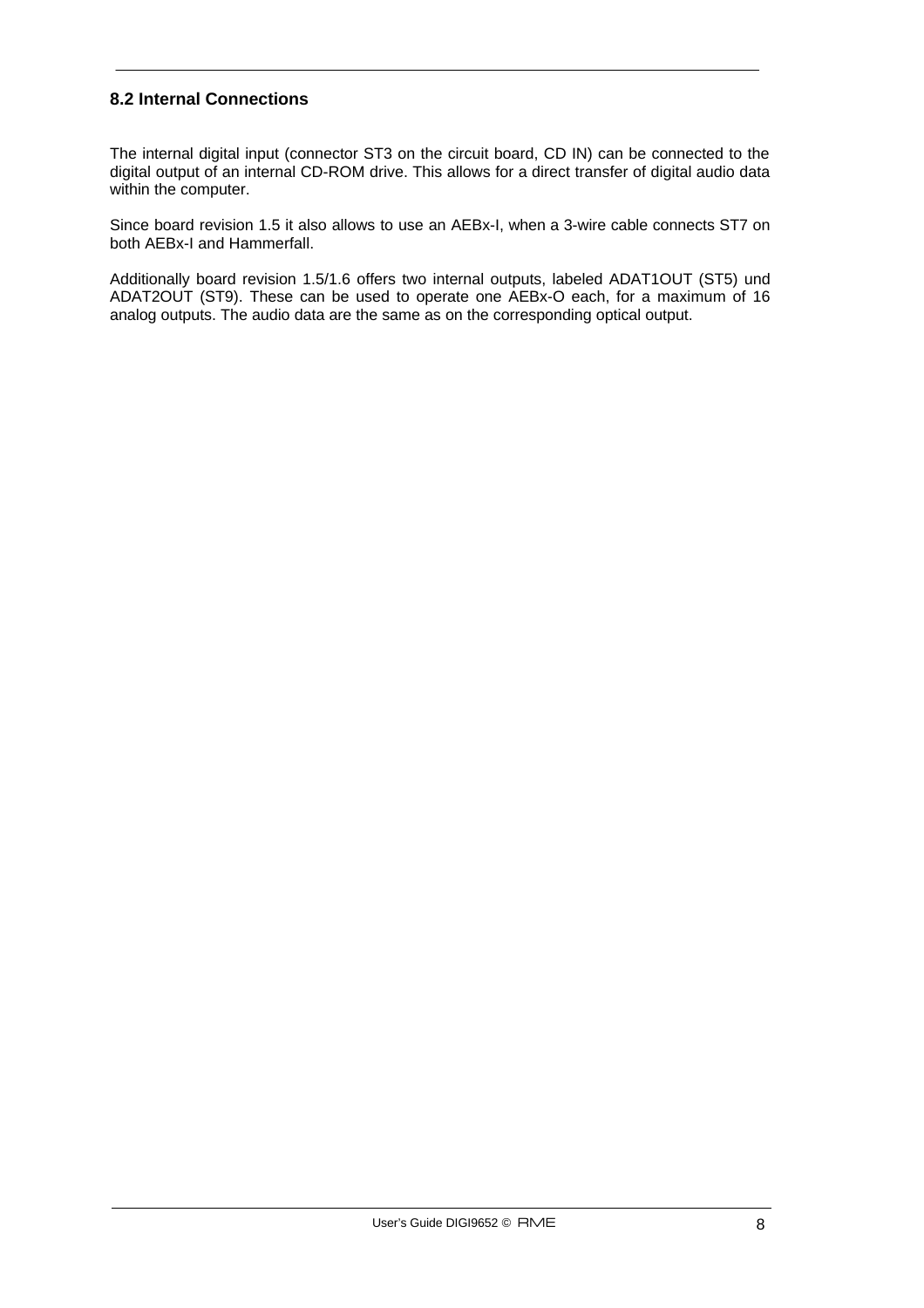## **8.3 Windows MME Playback**

The Hammerfall can play back audio data only in supported formats (sample rate, bit resolution). Otherwise an error message appears (for example at 22 kHz and 8 bit).

In the audio application being used, DIGI9652 must be selected as output device. This can often be found in the *Options, Preferences* or *Settings* menus under *Playback Device, Audio Devices, Audio* etc. We recommend using 24-bit resolution for playback, to make full use of the DIGI9652's potential.

We strongly recommend switching all system sounds off (via >Control Panel /Sounds<). Also Hammerfall should not be the *Preferred Device* for playback, as this could cause loss of synchronization and unwanted noises. If you feel you cannot do without system sounds, you should consider buying a cheap Blaster clone and select this as *Preferred Device* in >Control Panel /Multimedia /Audio<.

The RME Driver CD includes step by step instructions for configuring many popular audio applications, found in the directory **\rmeaudio.web\english\techinfo\conf**.

The screenshot to the right shows a typical configuration dialogue as displayed by a (stereo) wave editor. After selecting a device, audio data is sent either to S/PDIF or to the ADAT ports, depending on which has been selected as playback device.

Increasing the number and/or size of audio buffers may prevent the audio signal from breaking up, but also increases latency i.e. output is

| <b>Preferences</b>                                                                                                  |                                                    |
|---------------------------------------------------------------------------------------------------------------------|----------------------------------------------------|
| General   $\bigcirc$ : Audio Card   $\bigcirc$ Appearance   $\bigcirc$ Editing   $\boxdot$ File                     | Display                                            |
| <b>Playback</b>                                                                                                     | Recording                                          |
| DIGI9652 SPDIF Out (1)<br>ï<br>DIGI9652 SPDIF Out (1)<br>GI9652 ADAT<br>Out (1+2)(1)<br>DIGI9652 ADAT1 Out (3+4)(1) | DIGI9652 SPDIF In (1)<br>0<br>H<br>Buffer Number 4 |
| DIGI9652 ADAT1 Out (5+6)(1)<br>Latency (16bit/44.1k stereo) : 185 ms                                                | H<br>Buffer Size 8192                              |
| Convert mono to stereo                                                                                              |                                                    |
| Preferred Playback Resolution<br>C 8 bit C 16 bit C 20 bit C 24 bit C 24 bit alt                                    | Auto-Stop if drops out<br>⊽<br>H<br>Threshold 20   |
| Playback cursor                                                                                                     | Playback Browser                                   |
| $\nabla$ Get position from audio-driver                                                                             | Sensitivity 300 ms $\left  \right\rangle$          |
| H<br>Correction (+- 500 ms) 0 ms                                                                                    | <b>Restrict to Play Tool</b>                       |
| $\times$ Cancel<br>OΚ                                                                                               | v<br>Help                                          |

delayed. For synchronized playback of audio and MIDI (or similar), be sure to activate the checkbox 'Get position from audio driver'. Even at higher buffer settings in a mixed Audio/MIDI environment, sync problems will not arise because the DIGI9652 always reports the current play position correctly (even while recording - essential for chase lock synchronization).

The DIGI9652 ADAT optical interface allows sample rates of up to 96 kHz using a standard ADAT recorder. Single-channel data at this frequency requires two ADAT channels, achieved using the 'Sample Split' technique. This reduces the number of available ADAT channels from 24 to 12. Under Windows MME, channels are routed to ADAT devices in doublespeed mode as follows:

- Only stereo pairs (1+2) and (3+4) of each ADAT port are available
- Channel 1 is routed to channels 1 and 2, channel 2 is routed to 3 and 4 etc.

Please refer to the diagram 'ADAT Track Routing, MME 96 kHz', section 21. Routing for record and playback is identical.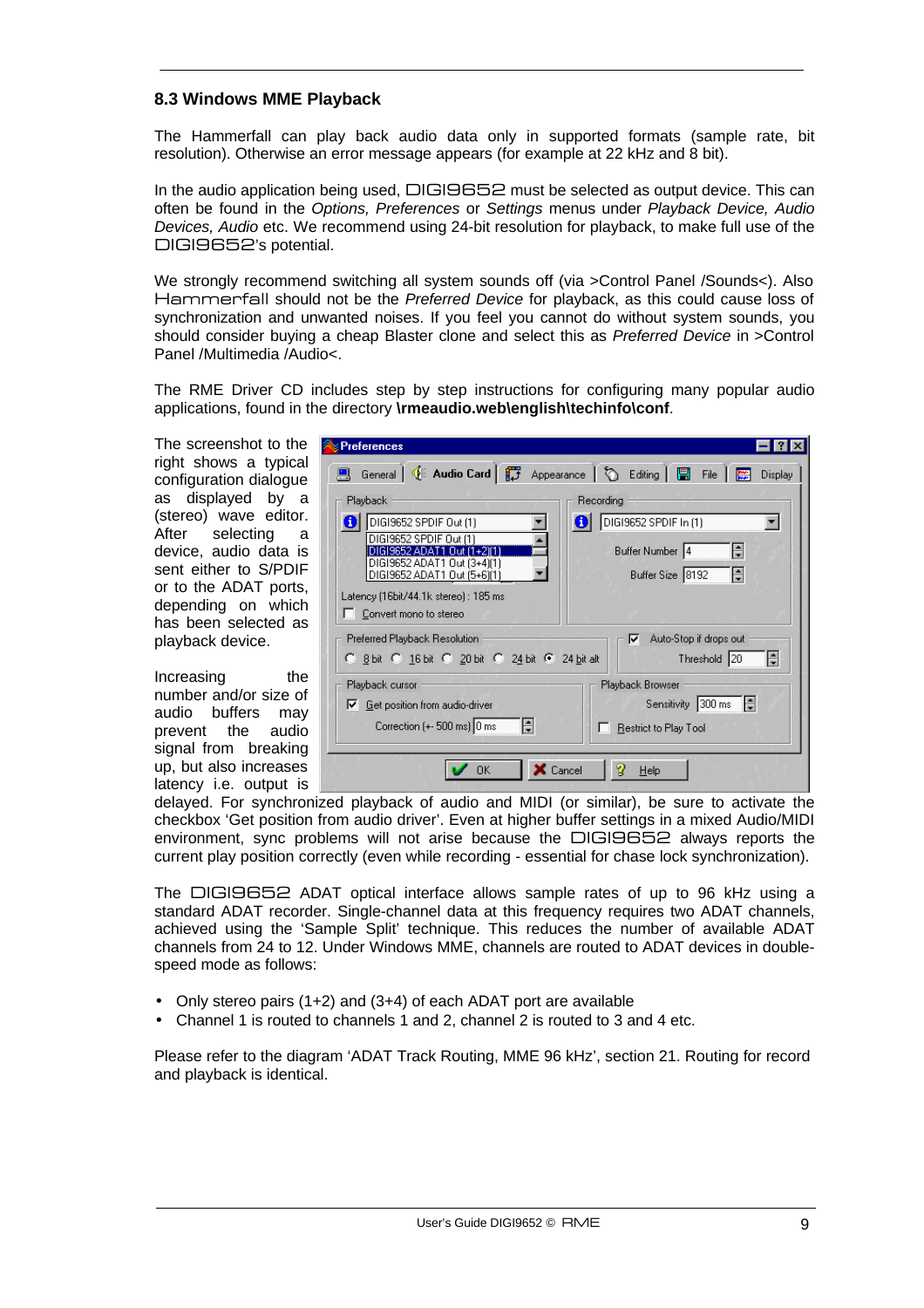## **8.4 Windows MME Recording**

Unlike analog soundcards which produce empty wave files (or noise) when no input signal is present, digital I/O cards always need a valid input signal to start recording.

To take this into account, RME has included two unique features in the DIGI9652: a comprehensive I/O signal status display (showing sample frequency, lock and sync status) in the Settings dialogue, and the protective *Check Input* function.

If a 48 kHz signal is fed to the input and the application is set to 44.1 kHz, *Check Input* stops the system from recording. This prevents faulty takes, which often go unnoticed until later on in the production. Such tracks appear to have the wrong playback rate - the audio quality as such is not affected.

The sample frequency shown in the Settings dialogue (see chapter 9, screenshot Settings) is useful as a quick display of the current configuration (the board itself and all connected external equipment). If no sample frequency is recognized, it will read 'No Lock'.

With this configuring any suitable audio application for digital recording is simple. After selecting the required input, DIGI9652 displays the current sample frequency. This parameter can then be changed in the application's audio attributes (or similar) dialogue.

The screenshot to the right shows a typical dialogue used for changing basic parameters such as sample frequency and resolution in an audio application.

Any bit resolution can be selected, providing it is supported by both the audio hardware and the software. Even if the input signal is 24 bit, the application can still be set to record at 16-bit resolution. The lower 8 bits (and therefore any signals about 96dB below maximum level) are lost entirely. On the other hand, there is nothing to gain from recording a 16-bit signal at 24-bit resolution - this would only waste precious space on the hard disk.



It often makes sense to monitor the input signal or send it directly to the output. The DIGI9652 includes a useful input monitor function for just this purpose (see *Monitoring* in the Settings dialog). Activating Record or Pause in the application causes the input signal to be routed directly to the corresponding output. However, some applications block monitoring by constantly activating playback, even if the track is empty. This is often required by programs to ensure that timing and punch I/O will work correctly.

Currently two solutions exist which enable real-time monitoring even when when playback is active. Our ZLM (Zero Latency Monitoring) technology allows monitoring in Punch I/O mode with this the card behaves like a tape machine. This method has been implemented in all versions of Samplitude (by SEK'D), and can be activated using the global track option 'Hardware monitoring during Punch'.

The other solution is Steinberg's ASIO protocol with our ASIO 2.0 drivers and all ASIO 2.0 compatible programs. When 'ASIO Direct Monitoring' has been switched on the input signal is routed in real-time to the output whenever Record is started.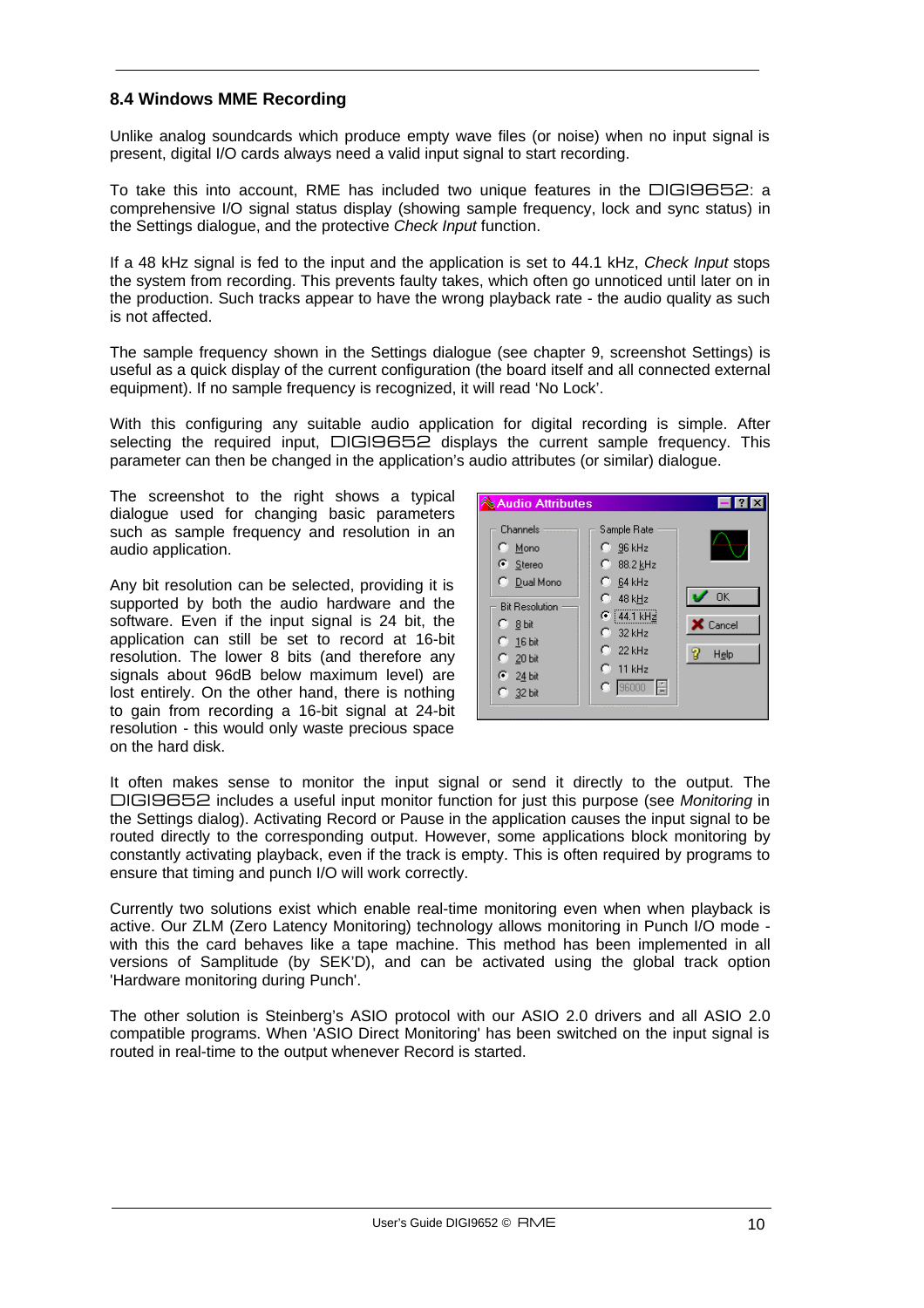# **8.5 DVD-Playback (AC-3/DTS) under MME**

When using popular DVD software player like WinDVD and PowerDVD, their audio data stream can be send to any AC-3/DTS capable receiver, using the Hammerfall's SPDIF output. For this to work the SPDIF output wave device has to be selected in 'Control Panel/Sounds and Multimedia/Audio'. Also check 'use preferred device only'.

You will notice that the DVD software's audio properties now allow to use 'SPDIF Out' or to 'activate SPDIF output'. When selecting these, the software will transfer the non-decoded digital multichannel data stream using the RME card.

This 'SPDIF' signal sounds like chopped noise at highest level. Therefore check 'Non-audio' in the card's Settings dialog, to prevent most SPDIF receivers from accepting the signal, and to prevent any attached equipment from being damaged.

Setting the card to be used as system playback device is against common sense, as professional cards are not specialized to play back system sounds, and shouldn't be disturbed by system events. To prevent this, be sure to re-assign this setting after usage, or to disable any system sounds (tab Sounds, scheme 'No audio').

Note: The DVD player will be synced backwards from the RME card. This means when using AutoSync and/or word clock, the playback speed and pitch follows the incoming clock signal.

## **8.6 Low Latency under MME (Buffer Size Adjustment)**

Using Windows 95 or 98 the MME buffer size was nothing to worry about. Latencies below 46 ms were not possible. Meanwhile both computers and operating system have become much more powerful, and since Windows ME/2000/XP latencies far lower can be used. SAWStudio and Sonar allowed to use such low settings from the start. Sequoia was updated in version 5.91, WaveLab in version 3.04.

In the Hammerfall's Settings dialog the MME buffersize (in fact the DMA buffer size) is set with the same buttons as the ASIO buffer size. Our test computers allow to use settings down to 64 samples without clicks. Please note that this setting only defines the buffer size of the hardware. The true and effective latency is configured within the MME application!

*Attention: the DMA buffers must not be larger than the application's buffers. This case can happen unnoticed when using ASIO and MME at the same time (multi-client) and setting ASIO to 186 ms, while the buffers in the MME application are still set for a lower latency. Playback will be stuttering and audio will be distorted.*

Example: when you set the Hammerfall to 512 you can't use 128 in any program. But setting DMA to 128 allows to use 128 and all higher values within the software.

Please also note that this is a 'you're welcome to try' feature. We can't guarantee that you will be able to use 3 or 6 ms with MME. Simply check out by yourself which lowest setting your system and software allows. Some motherboards with insufficient PCI bandwidth (especially VIA based) suffer from crackling at settings below 512. Be sure to set the buffer size to 512 or higher in such a case.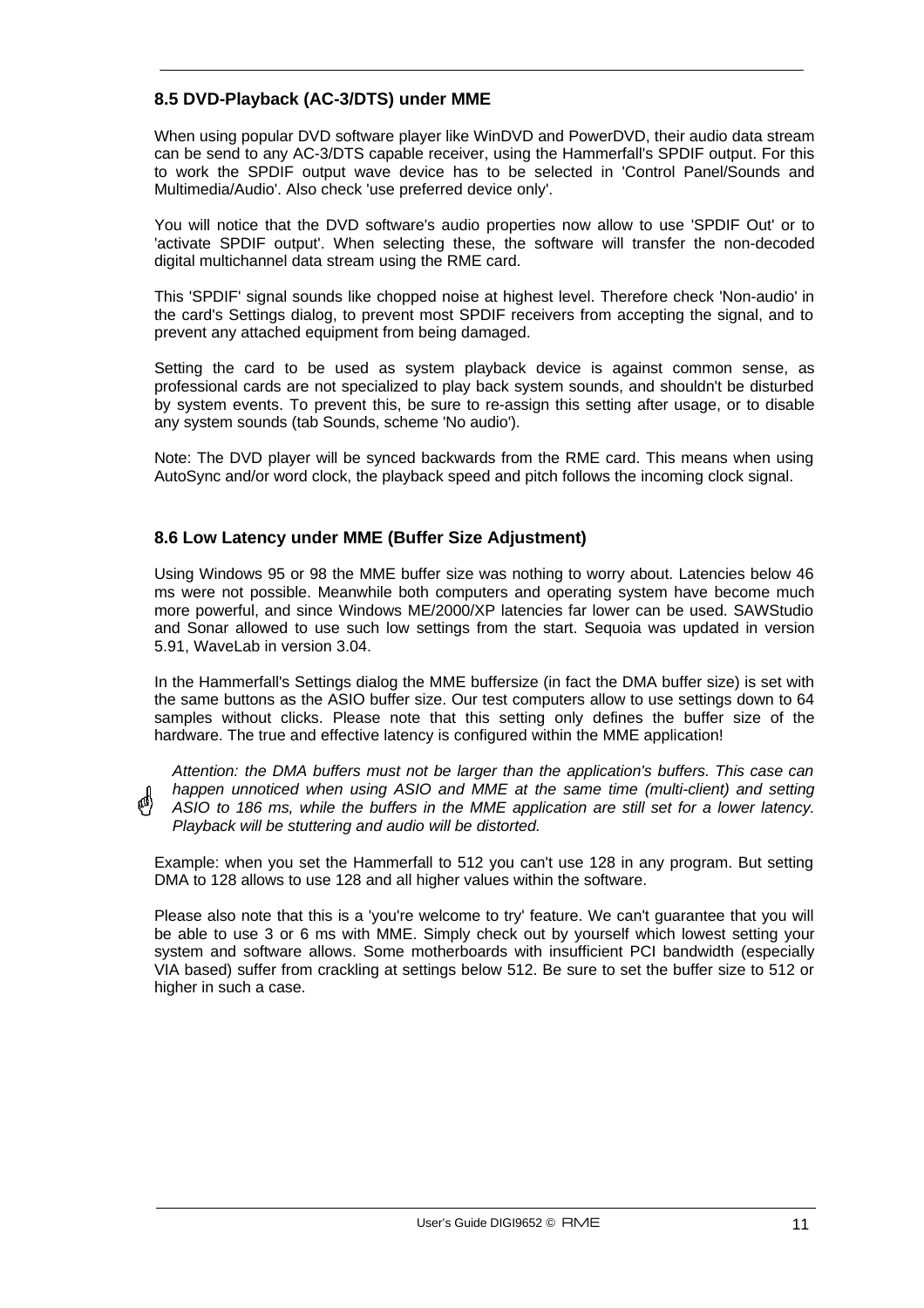# **9. Configuring the** DIGI9652

## **9.1 General Information**

Configuring the Hammerfall is done using its own settings dialog. The panel 'Settings' can be opened in three different ways:

- by clicking on the hammer icon in the Taskbar's system tray
- by starting the 'Hammerfall' link from the Desktop
- via 'shortcut key' as defined in the 'Digi9652' link (default: Ctrl-Num2)

Under Windows 2000/XP Settings can be activated by clicking on the DIGI96 symbol in the Taskbar.

The DIGI9652 hardware offers a number of helpful, well thought-of practical functions and options which affect how the card operates - the DIGI9652 can be configured to suit many different requirements. The following is available in the 'Settings' dialogue:

- Input selection
- Output mode
- Output channel status
- Synchronization behaviour
- Input and output status display
- Time code display

Any changes made in the Settings dialog are applied immediately confirmation (e.g. by clicking on OK or exiting the dialogue) is not required. However, settings should not be changed during playback or record if it can be avoided, as this can cause unwanted noises. Also, please note that even in 'Stop' mode, several programs keep the recording and playback devices open, which means that any new settings might not be applied immediately. In general, we recommend disabling 'Audio active in background' (assuming this option is available).

| <b>Hammerfall Settings</b>                                                                                                                                           |                                                                                               |                                                                                                           |  |  |
|----------------------------------------------------------------------------------------------------------------------------------------------------------------------|-----------------------------------------------------------------------------------------------|-----------------------------------------------------------------------------------------------------------|--|--|
| Card 1   Card 2   Card 3   About                                                                                                                                     |                                                                                               |                                                                                                           |  |  |
| MME<br>$\nabla$ Check Input<br>Buffer Size (Latency) <sub>1</sub><br>$C$ 64 (1,5 ms)<br>$C$ 128 (3 ms)<br>$256(6)$ ms)<br>n<br>$C$ 512 (12 ms)<br>1024 (23 ms)<br>U. | $\nabla$ Monitoring<br>SPDIF In-<br>$C$ ADAT1<br>C Coaxial<br>$\Gamma$ Internal<br>SPDIF Out- | AEB-<br>$-$ ADAT1 Int.<br>Clock Mode-<br>C AutoSync<br>$C$ Master<br>$\cap$ Word Clock<br>Pref. Sync Ref- |  |  |
| $\degree$ 2048 (46 ms)<br>$C$ 4096 (93 ms)<br><b>⊙</b> 8192 (186 ms)                                                                                                 | ADAT1<br>Professional<br>Emphasis<br>Non-Audio                                                | $G$ ADAT1 In<br>$C$ ADAT2 In<br>$C$ ADAT3 In<br>$C$ SPDIF In                                              |  |  |
| SyncCheck:<br>ADAT1 In<br>Sync<br>ADAT2 In<br>Sync<br>ADAT3 In<br>Sync                                                                                               | $SPDIF$ $In =$<br>96 kHz<br>Time Code:<br>0:18:53                                             | Sync Ref --<br>ADAT1 In<br>Inp.<br>Freq. 48 kHz                                                           |  |  |
|                                                                                                                                                                      |                                                                                               | Abbrechen<br>OK                                                                                           |  |  |

The status displays at the bottom of the dialog box give the user precise information about the current status of the board, and the status of all signals. 'SyncCheck' indicates whether there is a valid signal for each input ('Lock' or 'No Lock'), or if there is a valid *and* synchronous signal ('Sync'). The 'Sync Ref' display shows the input and frequency of the current sync source.

'Time Code' displays time information received from the card's ADAT Sync In. This is convenient for checking whether the system is running in time with the transmitting device (e.g. ADAT).



**Ball** 

19:53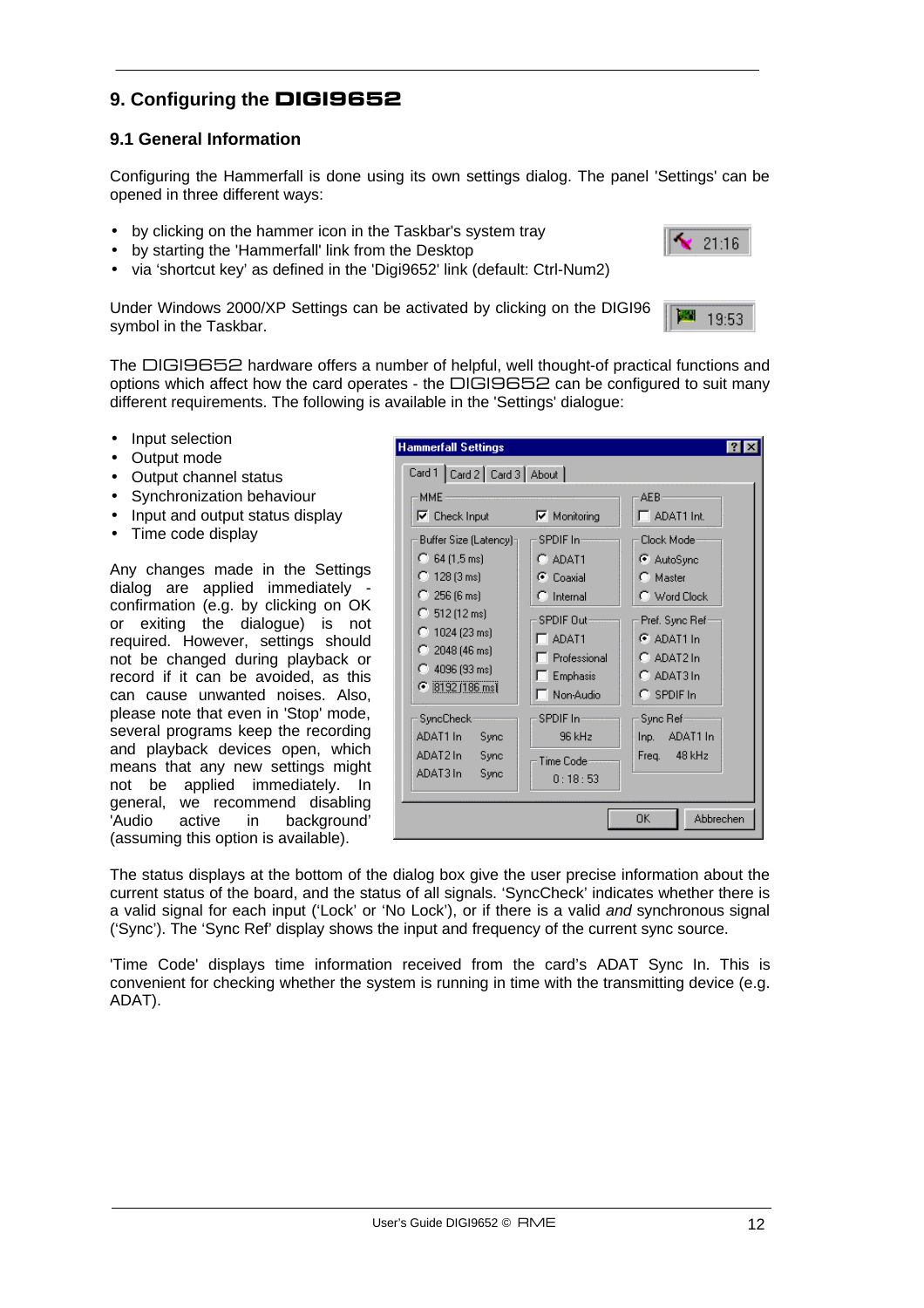#### **MME**

*Check Input* verifies the current input signal against the settings in the record program. When de-activated a record will always be allowed, even with non-valid input signals. *Monitoring* activates the automatic pass-through of the input signal when in record mode. Both settings are valid for MME only.

#### **AEB**

After activating *ADAT1 Int.* the optical input ADAT1 will be routed to the internal input (CD In). Then the 4- or 8-channel signal of an AEB-I can be received. The optical input can no longer be used with an ADAT signal, but can still be used as SPDIF input. For this to work select 'ADAT1' under 'SPDIF In'.

#### **Buffer Size**

The setting *Buffer Size* determines the latency between incoming and outgoing ASIO\* data, as well as affecting system stability (see chapter 13). Under Windows MME this setting determines the DMA buffer size (see chapter 8.6).

#### **SPDIF In**

Defines the input for the SPDIF signal. 'Coaxial' relates to the white phono plug, 'Internal' to the jumper CD In (ST3), 'ADAT1' to the optical input ADAT1.

#### **SPDIF Out**

The SPDIF output signal is constantly available at the internal jumper Sync Out (ST4) and the red phono plug. After selecting 'ADAT1' it is also routed to the optical output ADAT1. For further details about the settings 'Professional', 'Emphasis' and 'Non-Audio', please refer to chapter 12.

#### **Clock Mode**

The card can be configured to use the following clock sources: external input signal (AutoSync), internal clock (Master), or external word clock signal (Wordclock).

| <b>Hammerfall Settings</b><br>Card 1   Card 2   Card 3   About                                                                                                                                                                             |                                                                                                                                                                                 |                                                                                                                                                                           |  |
|--------------------------------------------------------------------------------------------------------------------------------------------------------------------------------------------------------------------------------------------|---------------------------------------------------------------------------------------------------------------------------------------------------------------------------------|---------------------------------------------------------------------------------------------------------------------------------------------------------------------------|--|
| MME<br>$\nabla$ Check Input<br>Buffer Size (Latency) <sub>7</sub><br>$C$ 64 (1,5 ms)<br>$C$ 128 (3 ms)<br>$256(6)$ ms)<br>n<br>$C$ 512 (12 ms)<br>$\bigcap$ 1024 (23 ms)<br>$C$ 2048 (46 ms)<br>$C$ 4096 (93 ms)<br><b>●</b> 8192 (186 ms) | $\nabla$ Monitoring<br>SPDIF In-<br>$C$ ADAT1<br>$\sigma$ Coaxial<br>$\Gamma$ Internal<br>SPDIF Out-<br>$\overline{\phantom{a}}$ ADAT1<br>Professional<br>Emphasis<br>Non-Audio | AEB<br>$-$ ADAT1 Int.<br>Clock Mode-<br>C AutoSync<br>$\bigcap$ Master<br>C Word Clock<br>Pref. Sync Ref-<br>$G$ ADAT1 In<br>$C$ ADAT2 In<br>$C$ ADAT3 In<br>$C$ SPDIF In |  |
| SyncCheck:<br>ADAT1 In<br>Sync<br>ADAT2 In<br>Sync<br>ADAT3 In<br>Sync                                                                                                                                                                     | $SPDIF$ $In =$<br>96 kHz<br>Time Code-<br>0:18:53                                                                                                                               | Sync Ref<br>ADAT1 In<br>Inp. .<br>Freq. 48 kHz<br>Abbrechen<br>0K                                                                                                         |  |

#### **Pref. Sync Ref.**

Used to pre-select the desired clock source. If the selected source isn't available the card will change to the next available one. The currently used clock source and sample rate is displayed in the *SyncRef* display.

#### **Status Displays**

The status displays at the bottom of the dialog box give various useful information, like synchronicity of the inputs, sample rate at the SPDIF input, detected Time Code at the ADAT Sync In, and input and frequency of the current sync source.

\* Under W2k/XP also GSIF data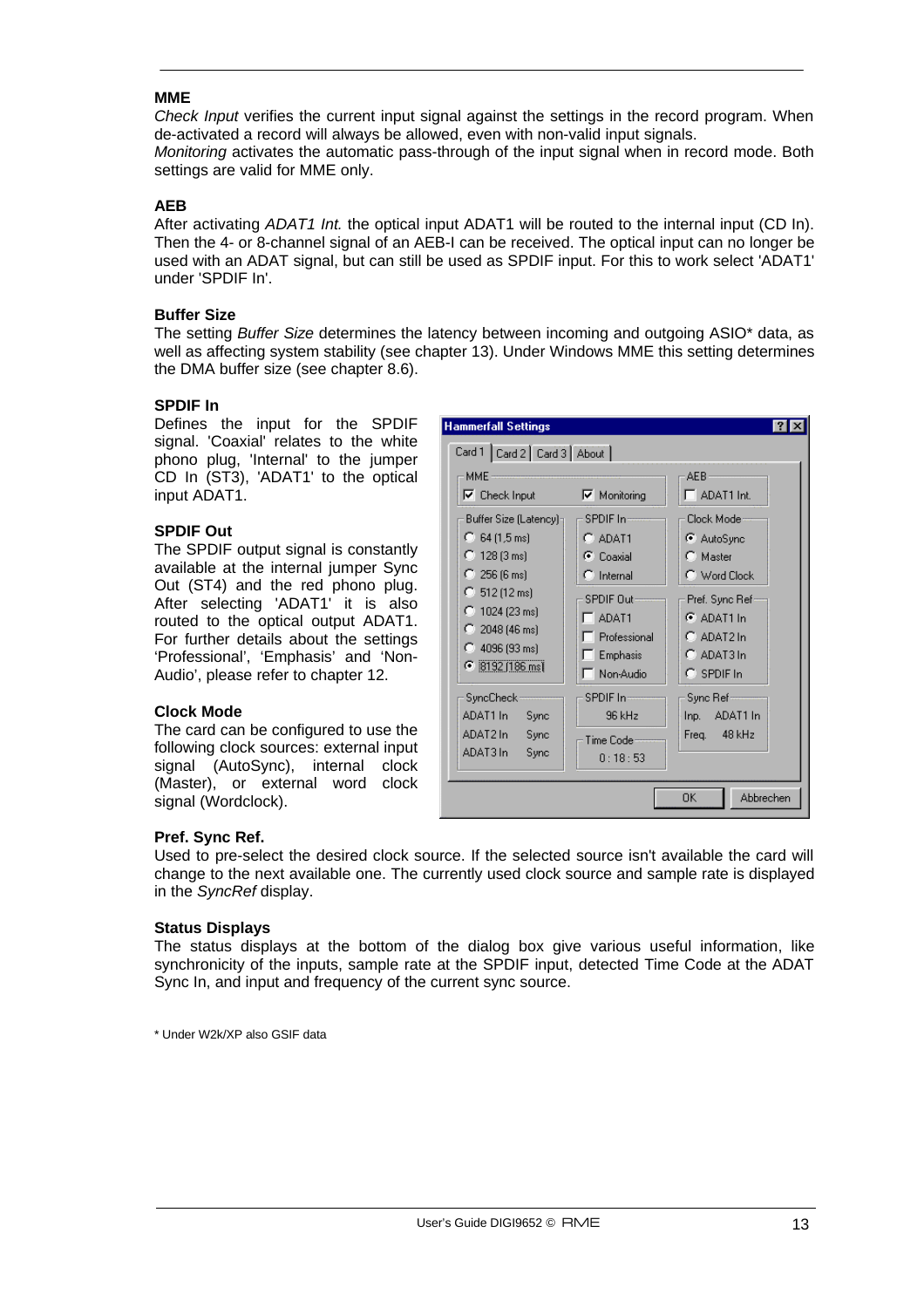## **9.2 Clock Modes - Synchronization**

In the digital world, all devices are either the 'Master' (clock source) or a 'Slave' synchronized to the master. Whenever several devices are linked within a system, there must always be a single master clock. The Hammerfall's intelligent clock control is very user-friendly. Selecting 'AutoSync' will activate this mode.

In AutoSync mode, the Hammerfall constantly scans all digital inputs for a valid signal. If this signal corresponds with the current playback sample rate, the card switches from the internal quartz (Sync Ref displays 'Internal') to a clock generated from the input signal (Sync Ref displays 'SPDIF' or 'ADATx'). This allows on-the-fly recording, even during playback, without having to synchronize the card to the input signal first. It also allows immediate playback at any sample rate without having to reconfigure the card.

AutoSync guarantees that normal record and record-while-play will always work correctly. In certain cases however, e.g. when the inputs and outputs of a DAT machine are connected directly to the Hammerfall, AutoSync causes feedback in the digital carrier, so synchronization breaks down. To remedy this, switch the card's clock mode over to 'Master'.

*Remember that a digital system can only have one master! If the Hammerfall's clock mode is set to 'Master', all other devices must be set to 'Slave'.*

All the ADAT optical inputs in the DIGI9652 as well as the SPDIF input will work simultaneously. Because there is no input selector however, the **DIGI9652** has to be told which of the signals is the sync reference (a digital device can only be clocked from a *single* source). This is why the card has been equipped with automatic clock source selection, which adopts the first available input with a valid digital signal as the clock reference input. The input currently used as sync reference is shown in the 'Sync Ref' status field, together with the current sample frequency.

Via 'Pref Sync Ref' (preferred synchronization reference) a preferred input can be defined. As long as the card sees a valid signal there, this input will be designated as the sync source, otherwise the other

| <b>Hammerfall Settings</b>                                                                                   |                                                                   |                                                                                |  |  |
|--------------------------------------------------------------------------------------------------------------|-------------------------------------------------------------------|--------------------------------------------------------------------------------|--|--|
| Card 1   Card 2   Card 3   About                                                                             |                                                                   |                                                                                |  |  |
| <b>MME</b><br>$\nabla$ Check Input                                                                           | $\nabla$ Monitoring                                               | $AEB -$<br>ADAT1 Int.                                                          |  |  |
| Buffer Size (Latency)<br>$C$ 64 (1,5 ms)<br>$C$ 128 (3 ms)<br>$C$ 256 (6 ms)                                 | SPDIF In-<br>$C$ ADAT1<br>C Coaxial<br>$\Gamma$ Internal          | Clock Mode-<br>C AutoSync<br>$\bigcap$ Master<br>C Word Clock                  |  |  |
| $C$ 512 (12 ms)<br>$\bigcirc$ 1024 (23 ms)<br>$C$ 2048 (46 ms)<br>$C$ 4096 (93 ms)<br><b>⊙</b> 8192 (186 ms) | SPDIF Out-<br>ADAT1<br>٦<br>Professional<br>Emphasis<br>Non-Audio | Pref. Sync Ref<br>$G$ ADAT1 In<br>$C$ ADAT2 In<br>$C$ ADAT3 In<br>$C$ SPDIF In |  |  |
| SyncCheck:<br>ADAT1 In<br>Sync<br>ADAT2 In<br>Sync<br>ADAT3 In<br>Sync                                       | $SPDIF$ $In =$<br>96 kHz<br>Time Code:<br>0:18:53                 | Sync Ref =<br>ADAT1 In<br>Inp.<br>Freq. 48 kHz                                 |  |  |
|                                                                                                              |                                                                   | Abbrechen<br>OK                                                                |  |  |

inputs will be scanned in turn. If none of the inputs are receiving a valid signal, the card automatically switches clock mode to 'Master'.

To cope with some situations which may arise in studio practice, setting 'Pref Sync Ref' is essential. One example: An ADAT recorder is connected to the ADAT1 input (ADAT1 immediately becomes the sync source) and a CD player is connected to the S/PDIF input. Try recording a few samples from the CD and you will be disappointed. Few CD players can be synchronized. The samples will inevitably be corrupted, because the signal from the CD player is read with the (wrong) clock from the ADAT i.e. out of sync. In this case, 'Pref Sync Ref' should be temporarily set to SPDIF.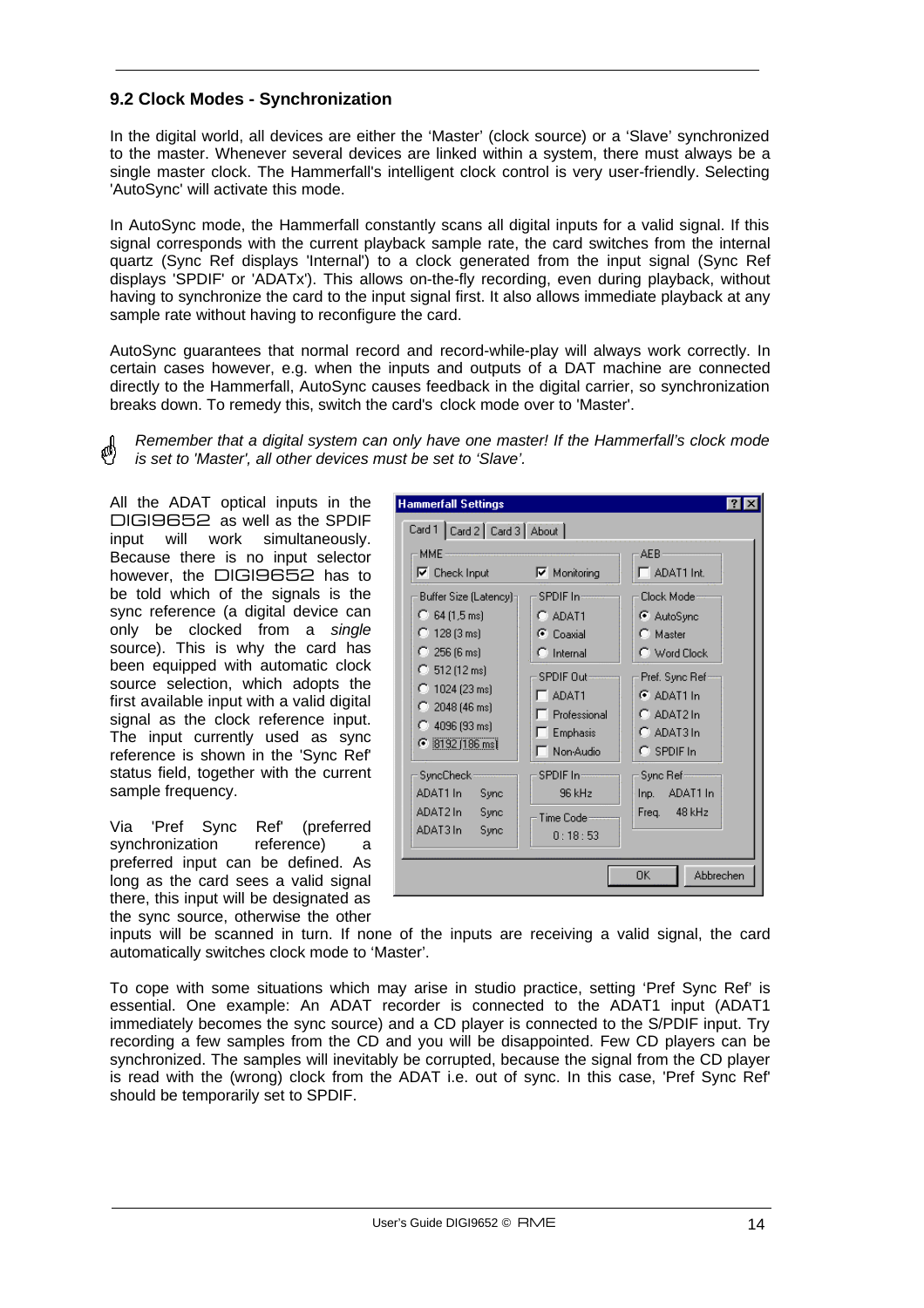If several digital devices are to be used simultaneously in a system, they not only have to operate with the same sample frequency but also be synchronous with each other. This is why digital systems always need a single device defined as 'master', which sends the same clock signal to all the other ('slave') devices. RME's exclusive *SyncCheck* technology, first implemented in the Hammerfall, enables an easy to use check and display of the current clock status. The 'SyncCheck' field indicates whether no signal ('No Lock'), a valid signal ('Lock') or a valid *and* synchronous signal ('Sync') is present at each of the three ADAT optical inputs. The 'Sync Ref' display shows the current sync source's input and frequency.

In practice, SyncCheck provides the user with an easy way of checking whether all digital devices connected to the system are properly configured. With SyncCheck, finally anyone can master this common source of error, previously one of the most complex issues in the digital studio world.

An example to illustrate this: The ADAT1 and ADAT2 inputs are receiving signals from a digital mixing desk that has been set to clock mode 'Internal' or 'Master'. An ADAT recorder is connected to the ADAT3 input. The DIGI9652 is set to AutoSync mode. As expected, SyncCheck shows that the ADAT1 and ADAT2 inputs are in sync (as they are driven by the same clock from the mixing desk), but shows 'Lock' instead of 'Sync' for the ADAT3 input.

Because the ADAT recorder is not receiving any signals from

Hammerfall or from the mixer, it will generate its own clock at a rate which is (almost) the same as the sample frequency of the mixing desk - but not identical. Remedy: To drive the ADAT recorder from its digital input, set it to slave mode (DIG),



and connect the input to the Hammerfall's ADAT3 output. Hammerfall is already in sync with the mixing desk, so it will send an identical (synchronous) signal to ADAT3 out. The ADAT recorder will lock onto this, its output will also be in sync. The signal from the ADAT recorder is now fully in sync with the signals from the mixing desk.

Thanks to the its AutoSync technique and a lightning fast PLL, the Hammerfall is not only capable of handling standard frequencies, but also any sample rate between 25 and 105 kHz. The input selected in 'Pref Sync Ref' serves as synchronization source. If the Expansion Board has been installed, and the word clock input is selected (clock mode 'Word Clock'), this will serve as the synchronization source, allowing any sample frequency between 25 kHz and 56 kHz in varispeed operation.

The current sample frequency at the S/PDIF input (displayed in the 'SPDIF In' field) is useful for troubleshooting and checking the configuration of all connected digital devices. If an input without a valid signal (or a faulty one) is selected, 'No Lock' will appear. In varispeed mode, or if the sample frequency is way out of tune, 'Lock' is displayed.

At 88.2 or 96 kHz: If one of the ADAT inputs has been selected in 'Pref Sync Ref', the sample frequency shown in the 'SPDIF In' field differs from the one shown in 'Sync Ref'. The card automatically switches to its Sample Split mode here, because ADAT optical inputs and outputs are only specified up to 48 kHz. Data from/to a single input/output is spread over two channels, the internal frequency stays at 44.1 or 48 kHz. In such cases, the ADAT sample frequency is only half the SPDIF frequency.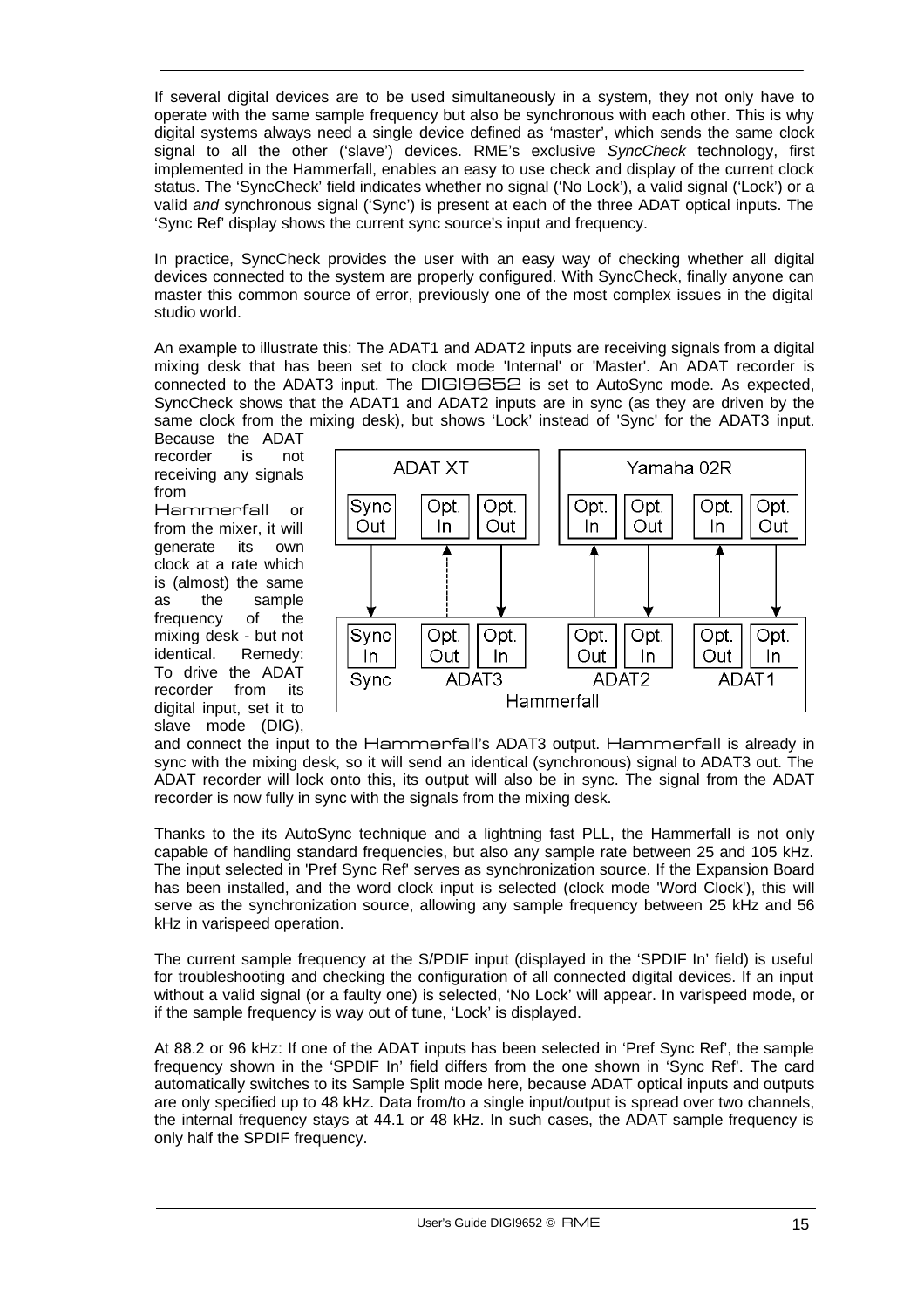# **10. Word Clock**

### **10.1 Technical Description and Usage**

Correct interpretation of digital audio data is dependent upon a definite sample frequency. Signals can only be correctly processed or transferred between devices if these all share the same clock, otherwise digital signals are misinterpreted, causing distortion, clicks/crackle and even dropouts.

AES/EBU, SPDIF and ADAT are self-clocking, so an additional line for word clock could be considered redundant. In practice however, using several devices at the same time can cause problems. For example, if devices are connected in a loop without there being a defined 'master' device, self-clocking may break down. Besides, the clocks of all devices must be synchronized from a single source. Devices without SPDIF inputs (typically playback devices such as CD players) cannot be synchronized via self-clocking.

In digital studios, synchronization requirements can be met by connecting all devices to a central sync source. For instance, the master device could be a mixing desk, sending a reference signal - word clock - to all other devices. However, this will only work if all the other devices have word clock inputs (e.g. some professional CD players) allowing them to run as slaves. This being the case, all devices will receive the same clock signal, so there is no fundamental reason for sync problems when they are connected together.

## **10.2 Cables and Termination**

Word clock signals are usually distributed in the form of a network, split with BNC T-adapters and terminated with resistors. We recommend using off-the-shelf BNC cables to connect all devices, as this type of cable is used for most computer networks. You will find all the necessary components (T-adapters, terminators, cables) in most electronics and/or computer stores.

To avoid voltage loss and reflections, both the cable itself and the terminating resistor should have an impedance of 75 Ohm. If the voltage is too low, synchronization will fail. High frequency reflection effects can cause both jitter and sync failure.

In practice, the situation has improved in recent years. The relatively low frequency of word clock signals is not a problem for modern electronic circuits. Because of the higher voltage, word clock networks are often more stable and reliable if cables are not terminated at all. Also, 75 Ohm cable is almost impossible to find these days. 50 Ohm cable is standard - this will also work as long as the termination resistors are 75 Ohm.

The word clock input on Hammerfall's Expansion Board is a high-impedance type ensuring maximum flexibility, and is therefore not terminated. If normal termination is necessary (e.g. because Hammerfall is the last device in the chain), simply connect a T-adapter to its BNC input jack, connect the cable supplying the word clock signal to one arm of the T-adapter and terminate the other with a 75 Ohm resistor (as a short BNC plug).

In case the Hammerfall resides within a chain of devices receiving word clock, plug a T-adapter into Hammerfall's BNC input jack and the cable supplying the word clock signal to one end of the adapter (as above), but connect the free end to the next device in the chain via a further BNC cable. The last device in the chain should be terminated using another T-adapter and a terminator plug as described in the previous paragraph.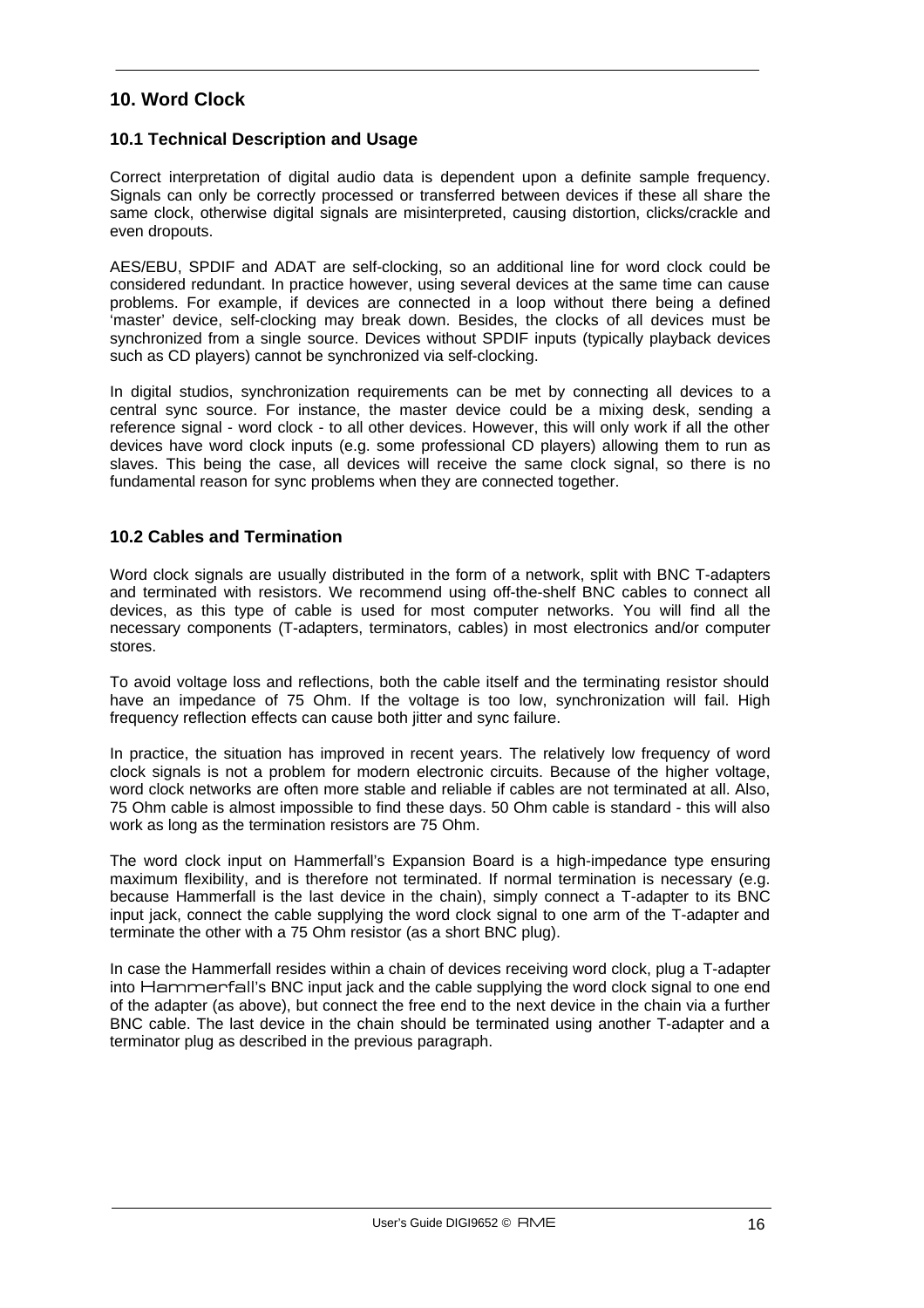## **10.3 General Operation**

The green 'Lock' LED next to the input jack will light up when the input sees a valid word clock signal. Selecting 'Word Clock' in the 'Clock Mode' field will switch clock control over to the word clock signal. As soon as there is a valid signal at the BNC jack, 'Sync Ref' will display 'Word'. This message has the same function as the green 'Lock' LED next to the BNC input jack, but appears on the monitor, i.e. the user can check immediately whether a valid word clock signal is present and is currently being used.

*The wordclock input and output as well as all ADAT ports only work in Single Speed mode. At 96 kHz, the word clock output will therefore be a 48 kHz signal.*

# **11. Using more than one Hammerfall**

The current drivers support any combination and number of Hammerfalls, both DIGI9636 and DIGI9652. Please note that only one ADAT Sync can be used (of course). Additional all cards must be in sync i.e. have to receive valid sync information (either via wordclock or using AutoSync).

# **12. Special Characteristics of the SPDIF Output**

Apart from the audio data itself, digital signals in SPDIF or AES/EBU format have a header containing channel status information. False channel status is a common cause of malfunction. The Hammerfall ignores the received header and creates a totally new one for the output signal.

*Note that in record or monitor modes, set emphasis bits will disappear. Recordings originally done with emphasis should always be played back with the emphasis bit set!*

This can be done by selecting the 'Emphasis' switch in the Settings dialogue ('SPDIF Out'). This setting is updated immediately, even during playback. The Hammerfall's new output header is optimized for largest compatibility with other digital devices:

- 32 kHz, 44.1 kHz, 48 kHz, 88.2 kHz or 96 kHz, depending on the current sample rate
- Audio use, Non-Audio
- No Copyright, Copy Permitted
- Format Consumer or Professional
- Category General, Generation not indicated
- 2-channel, No Emphasis or 50/15 µs
- Aux bits Audio Use

Professional AES/EBU equipment can be connected to the Hammerfall thanks to the transformer-balanced coaxial outputs, and the 'Professional' format option with doubled output voltage. Output cables should have the same pinout as those used for input (see section 8.1 'Connections'), but with a male XLR plug instead of a female one.

*Note that most consumer-orientated equipment (with optical or phono S/PDIF inputs) will only accept signals in 'Consumer' format!*

The audio bit in the header can be set to 'Non-Audio'. This is necessary when Dolby AC-3 encoded data is sent to external decoders (surround-sound receivers, television sets etc. with AC-3 digital inputs), as these decoders would otherwise not recognize the data as AC-3.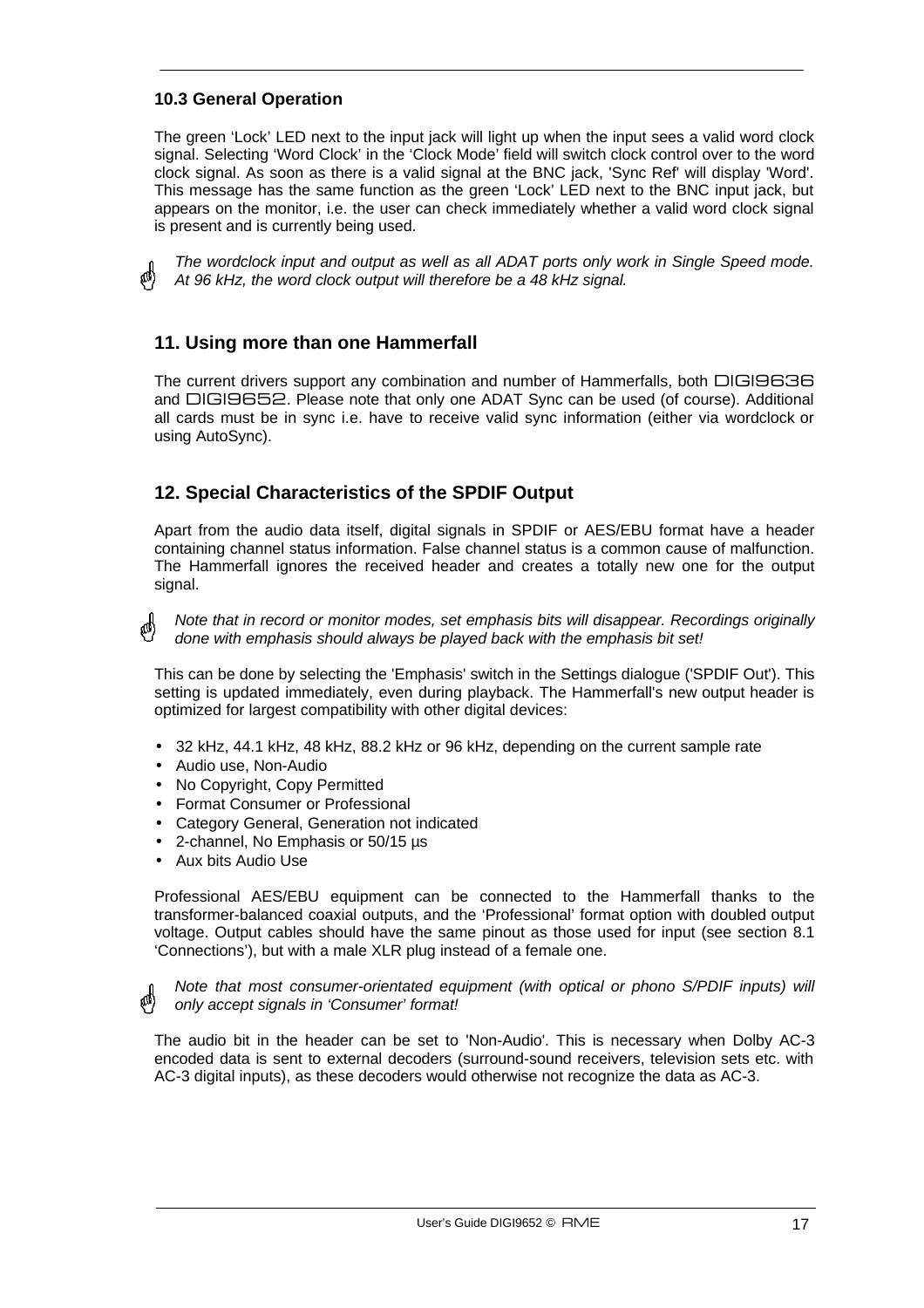# **13. Operation under ASIO 2.0**

## **13.1 General**

We will use Steinberg's Cubase VST as an example throughout this chapter. All information provided can easily be adaptated to other programs.

Start the ASIO software [ and select 'System' from the Audio menu. Select 'ASIO DIGI9636/52' as the audio I/O device. The 'ASIO system control' button opens the Hammerfall's Settings dialog (see chapter 9, Configuration).

Hammerfall also allows simultaneous record and playback of SPDIF audio data together with record and playback in ADAT format. Please note that<br>the external SPDIF the external devices have to be running in sync, otherwise recordings will be corrupted.

| udio System Setup                                                                                          | 2x                                                                                                     |
|------------------------------------------------------------------------------------------------------------|--------------------------------------------------------------------------------------------------------|
| Audio Performance                                                                                          | Audio 1/0                                                                                              |
| 8<br>Number of Channels                                                                                    | ASIO Device   ASIO DIGI9636/52                                                                         |
| 192<br>Memory per Channel  <br>kB                                                                          | ASIO Control Panel                                                                                     |
| Disk Block Buffer Size   64<br>kB                                                                          | Latency 186 Milliseconds                                                                               |
| Settings do not take effect                                                                                | E<br>44.100 kHz<br>Sample Rate                                                                         |
| Apply<br>until you click 'Apply'!                                                                          | 픠<br>Audio Clock Source<br>Settings                                                                    |
| File Cache Scheme<br>E<br>Virtual Tape Recorder<br>Recorded Buffers go direct to disk                      | Monitoring<br>■ ASIO Direct Monitoring<br><b>O</b> Tape Type<br>◯ Record Enable Type<br>Global Disable |
| MIDI Sync Reference<br>MIDI to Audio Delay<br>Time Code<br>0<br>C Audio Clock<br><b>Priority</b><br>Normal | Enable Audio only during Play<br>Samples<br>Plug-In Delay Compensation<br>24 Bit Recording             |
| Help                                                                                                       | OΚ<br>Cancel                                                                                           |

Project Hammerfall supports 'ASIO Direct Monitoring'. Please note that in this mode neither routing nor pan are supported. Therefore the input signals will only be routed to the same output channel. Other VST mixer settings have no effect. Additionally, as the Hammerfall has no internal digital mixer, the playback signal of the ADM channel will be replaced by the record signal.

When the sample frequency is set to 88.2 or 96 kHz, all the ADAT optical inputs and outputs operate in Sample Split mode, so the number of available channels is reduced from 24 to 12.

## **13.2 Performance**

The 'Audio Performance' settings are especially important. Firstly, the number of channels should be changed from 8 to 26 so that all the Hammerfall's inputs can be accessed.

A very common problem is insufficient hard disk performance. If the first track is missing while recording multiple tracks, or the error message 'Audio: Record Error' appears, the disk sub-system is too slow i.e. it is unable to write the audio data to the disk quickly enough. The problem can almost always be remedied by changing 'Disk Block Buffer Size' from the default 64kB to 256kB.

| Audio System Setup                                               |  |  |  |
|------------------------------------------------------------------|--|--|--|
| Audio Performance                                                |  |  |  |
| Number of Channels  <br>26                                       |  |  |  |
| Memory per Channel   768<br>kB                                   |  |  |  |
| Disk Block Buffer Size   256     kB                              |  |  |  |
| Settings do not take effect<br>Applu<br>until you click 'Apply'! |  |  |  |

This is especially true if you want to record more than 12 tracks at the same time. 26 tracks are only possible after

changing 'Disk Block Buffer Size' to 256kB (depending on your computer). Please note that these parameters are only updated after clicking on 'Apply'.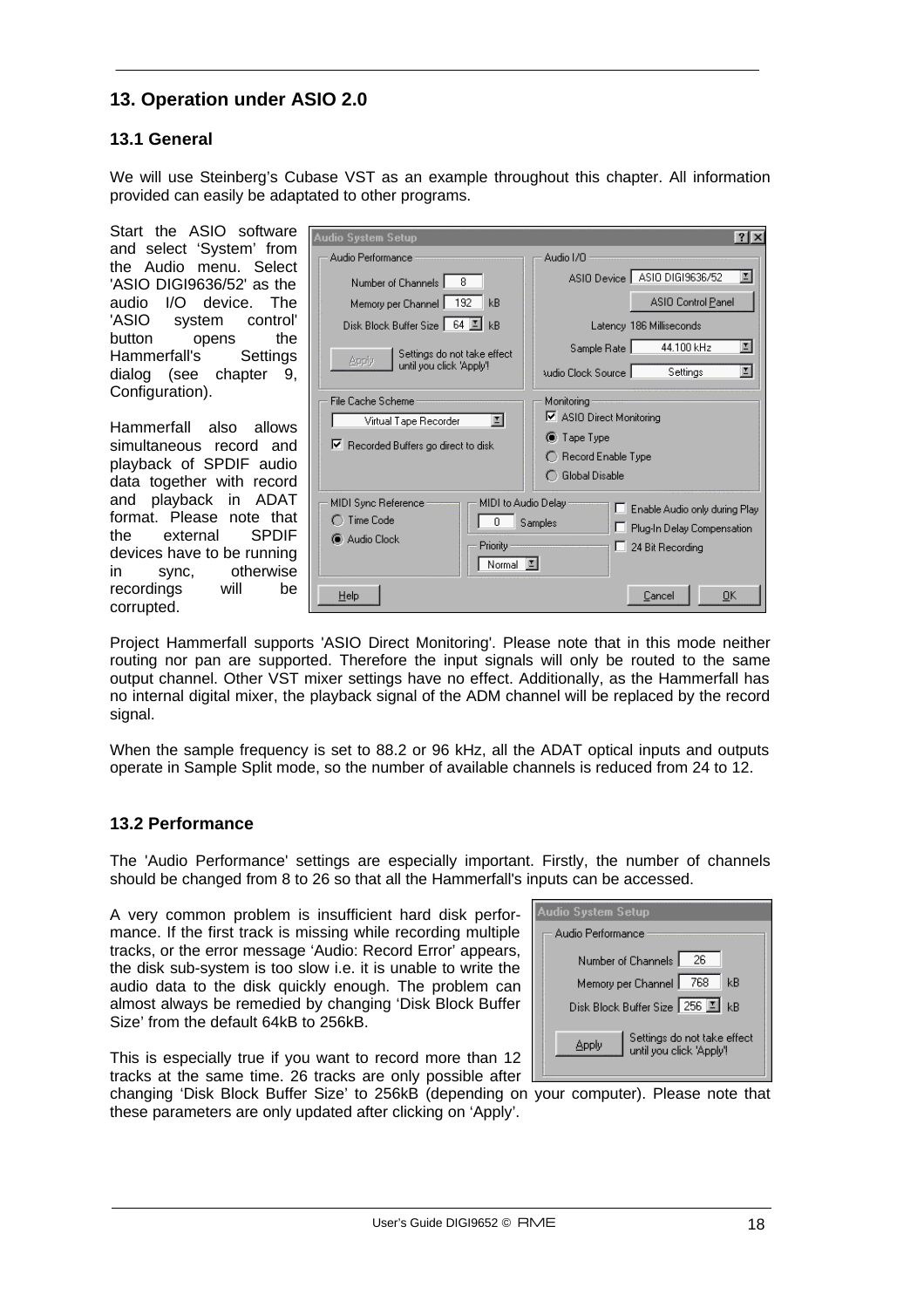The heyday of (expensive) SCSI hard disks in high-speed audio workstations is over. Today's cheap high-capacity EIDE disks allow continuous transfer rates of well over 10 MByte per second. In practical terms, this is more than enough to record up to 24 simultaneous tracks using Cubase and Hammerfall!

However, the hard disks have to work using Busmaster drivers. To activate the EIDE Busmaster mode in Windows 9x, open the Device Manager (Control Panel/System). Doubleclick on 'Disk drives', then on the required hard disk(s). Select 'DMA' in the Properties dialog, then restart Windows. Under Windows 2000/XP busmaster operation is default.

The Buffer Size value in Hammerfall's Settings dialog determines the latency (in this case the delay) between the audio application and the Hammerfall as well as general system stability. The higher the value, the more tracks can be recorded and played back simultaneously and the longer the system takes to react. At the given maximum of about 0.2 seconds, you will not notice much delay at all - the system will still respond quickly and smoothly.

Present systems are mostly unable to use the 1.5 ms mode without audible clicks. Current PCs can handle 3 ms. For optimum reliability we recommend setting the highest latency possible, 186 ms.

## **13.3 Synchronization**

To achieve sample-accuracy between the ADAT recorder and Hammerfall while running Cubase, connect the ADAT sync output with the 9-pin Dtype sync input of the DIGI9652. The 'Time Code' field in the Settings dialogue should now show the same position as the ADAT recorder.

Double-clicking on the Sync button in Cubase's transport panel will open the 'Synchronization' dialogue. Select ASIO 2.0 as the timecode base (under Sync Source), confirm the dialogue with 'OK', then activate Sync mode by (single) clicking on the Sync button.

| <b>Synchronization</b>                                                                                                                         |                                                                                                                                                                                                                                                                      |  |
|------------------------------------------------------------------------------------------------------------------------------------------------|----------------------------------------------------------------------------------------------------------------------------------------------------------------------------------------------------------------------------------------------------------------------|--|
| Sync Source<br>$\overline{AS102.0}$<br>Timecode Base<br>From Input<br>AWE64 MID 4 Output<br>$I$ Frame Rate<br>25 fps<br>I Tempo Base<br>Intern | Offsets<br>00:00:00:00:00<br>Song Start<br>00:00:00:00:00<br><b>Time Display</b><br>0<br>Bar Display<br><b>Sync Options</b><br>ĥ<br>Lock Time<br>25<br>Dropout Time<br>Detect Frame Change<br>MROS / System Resolution<br>384 1 PPQN<br>500<br><b>System Preroll</b> |  |
| $I$ From Input<br>Sync Out<br>MIDI Timecode<br>Off<br>페<br>Off<br>MIDI Clock                                                                   |                                                                                                                                                                                                                                                                      |  |
| Help                                                                                                                                           | OK                                                                                                                                                                                                                                                                   |  |

If synchronization is not working i.e. Cubase does not respond when the ADAT is set to 'Play', please try the following:

- Check the cables
- Switch Sync off and on again (in Cubase's transport panel)
- Select 'Reset Devices' from the Options menu.
- Switch on the ADAT recorder(s) before starting Cubase
- Use the BRC as Master and send its word clock to all other devices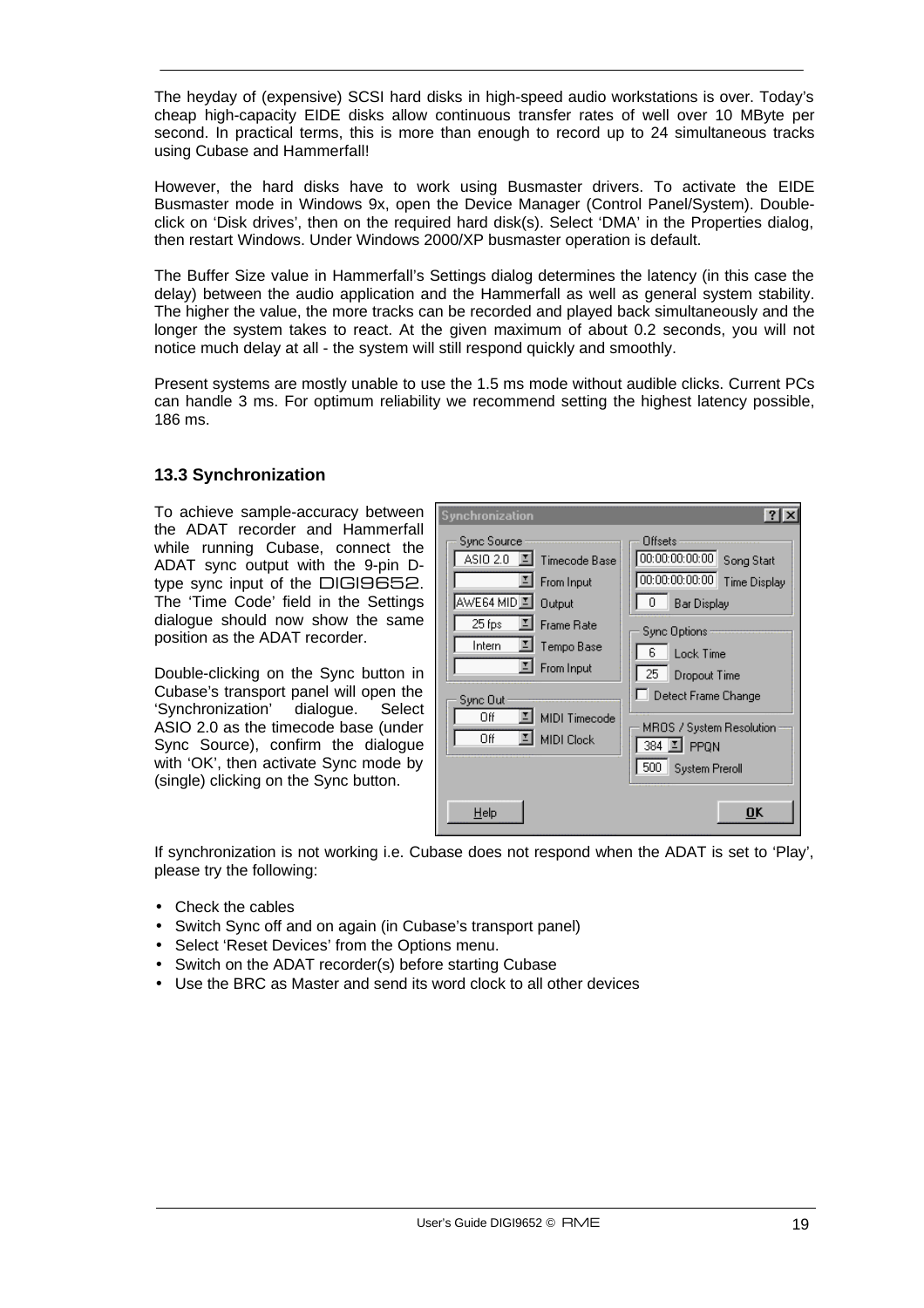## **13.4 Known Problems**

In case the used computer has no sufficient CPU-power and/or sufficient PCI-bus transfer rates, then drop outs, crackling and noise will appear. We also recommend to deactivate all PlugIns to verify that these are not the reason for such effects.

Unfortunately some newer UltraATA66 and UltraATA100 hard disk controller (also Raid controller) seem to violate against the PCI specs. To achieve the highest throughput they hog the PCI bus, even in their default setting. Thus when working with low latencies heavy drop outs (clicks) are heard. Try to solve this problem by changing the default setting of the controller (for example by reducing the 'PCI Bus Utilization').

Another common source of trouble is incorrect synchronization. ASIO does not support asynchronous operation, which means that the input and output signals must not only have the same sample frequency, but they must also be in sync. All devices connected to the Hammerfall must be properly configured for Full Duplex operation. As long as SyncCheck (in the Settings dialog) only displays 'Lock' instead of 'Sync', the devices have not been set up properly!

# **14. Operation under GSIF (Gigasampler Interface)**

## **14.1 Windows 98/SE/ME**

The GSIF interface of the Hammerfall's Windows 98/SE/ME driver allows direct operation with Gigasampler and Gigastudio, with up to 26 channels, 96kHz and 24bit. Additionally the driver supports multi-client operation. For example ASIO can use channels 1/2 and Gigastudio (with GSIF) channels 3/4 simultaneously, and so on.

Gigasampler/Studio requires a lot of the computer's calculation power. An optimum performance is achieved with a stand-alone GSIF PC. If this is not an option we recommend to set the ASIO latency to the highest value (186ms). This should allow you to achieve a problemfree simultaneous operation of ASIO and GSIF. Gigastudio itself will still work at a very low latency.

Please note: The Hammerfall requires identical formats when used in multi-client operation! All programs simultaneously accessing the hardware MUST use the same sample rate.

*Simultaneous operation of GSIF and ASIO requires to use different channels. As Cubase VST always uses tracks 1/2 these tracks must not be activated in Gigastudio/Sampler. Additionally the tracks activated in Gigastudio/Sampler have to be de-activated in the ASIO software (for example in the Master Bus section of Cubase).*

## **14.2 Windows 2000/XP**

Basically as under Windows 9x. Differences: GSIF under W2k/XP uses a modified interface, which needs interrupts (similar to ASIO). Therefore the user can now set and change the latency (under W9x latency was fixed inside Gigastudio). However, when using the Hammerfall, the latency is always the same as the one selected for ASIO operation. This can cause performance problems on slower machines when using GSIF and ASIO at the same time.

Please note that the W2k/XP driver fully supports multi-client operation, including the combination MME/ASIO. So for example Cubase, Gigastudio and Sonar can be used simultaneously, provided each of these programs uses its own audio channels exclusively. Please also note that Gigastudio is running unexpectedly in the background (thus blocking its assigned audio channels), as soon as the Gigastudio MIDI ports are used – even when Gigastudio itself hasn't been started.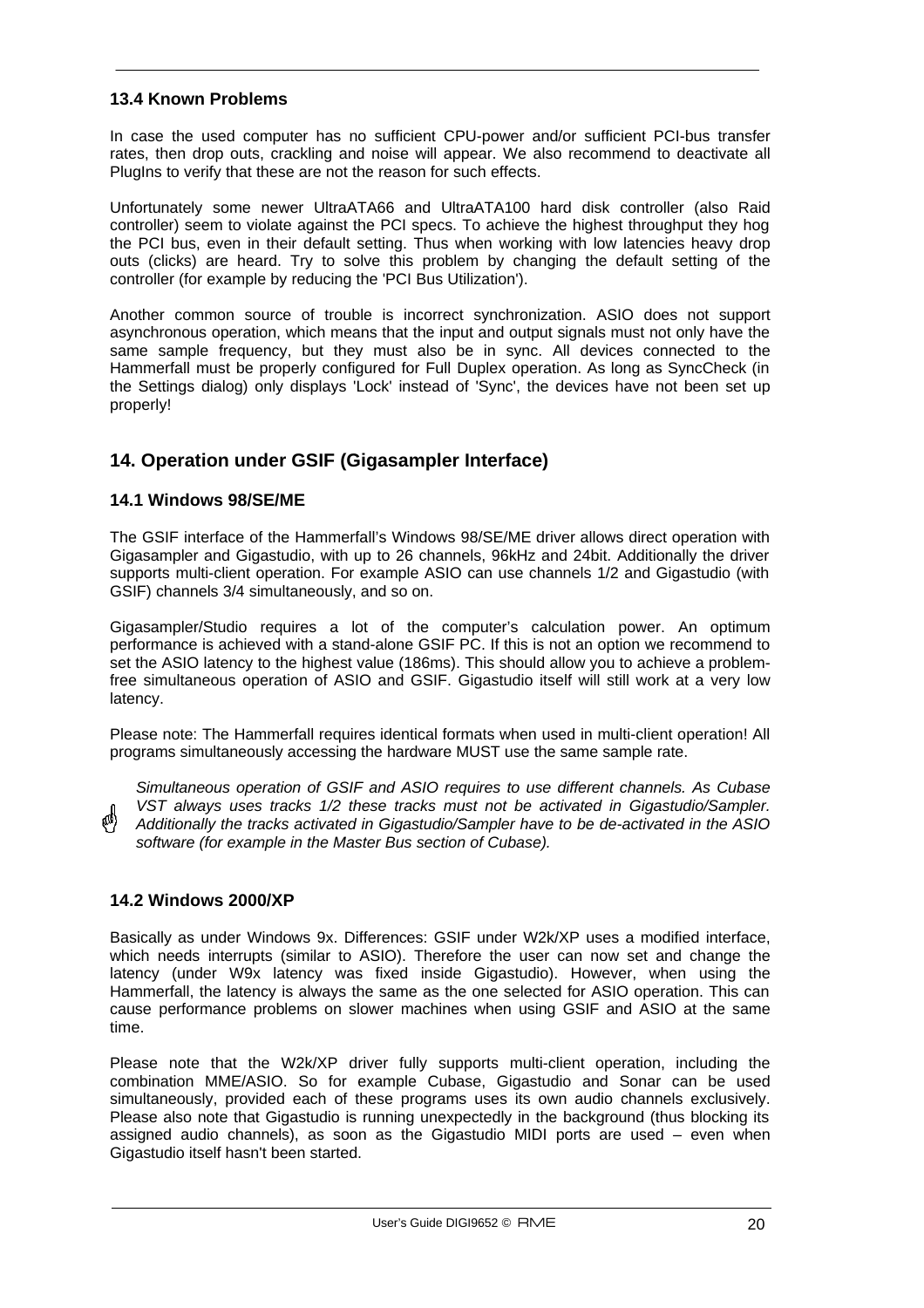# **15. Hotline - Troubleshooting**

## **15.1 General**

The newest information can always be found on our website www.rme-audio.com, section FAQ, Latest Additions.

*The ADAT timecode is not in sync*

• The tape is formatted to 48 kHz, but played back at 44.1 kHz (Pitch). This 'Blackface' problem cannot be solved in a satisfactory way.

#### *ADAT timecode is running, but Cubase does not start 'Play' automatically*

- The input displayed in 'Sync Ref' is not in sync mode. Sync mode is essential, because ADAT's so-called time code is really a sample position, and is therefore only valid for synchronous audio data.
- Sync is displayed (referring to the card's clock), but the incoming data is not in sync with the sample position received at the ADAT Sync In. Then Cubase does not start. Remedy: Set 'Pref. Sync Ref' to the input corresponding to the received ADAT Sync signal.
- Sync mode wasn't activated (button in the transport panel), or ASIO 2.0 has not been chosen as the SMPTE sync source.

#### *The input signal cannot be monitored in real-time*

• ASIO Direct Monitoring has not been enabled, and/or monitoring has been disabled globally.

#### *The first 8 channels don't seem to work*

• SPDIF output has been switched to ADAT1. This means that the first ADAT output device, and therefore the first 8 channels in the ASIO application, are no longer available. All channels and their assignments still exist, but the optical transmitter has been disconnected from the ADAT and is now fed from the SPDIF output (channels 25 and 26).

#### *Playback works, but record doesn't:*

- Check that there is a valid signal at the input. If so, the current sample frequency is displayed in the Settings dialog.
- Check whether the Hammerfall has been selected as recording device in the audio application.
- Check whether the sample frequency set in the audio application ('Recording properties' or similar) matches the input signal.
- Check that cables/devices have not been connected in a closed loop. If so, set the systems's clock mode to 'Master'.

#### *Crackle during record or playback:*

- Increase the number and size of buffers in the 'Settings' dialog or in the application.
- Try different cables (coaxial or optical) to rule out any defects here.
- Check that cables/devices have not been connected in a closed loop. If so, set the system's clock mode to 'Master'.
- Increase the buffer size of the hard disk cache.
- Activate Busmaster mode for the hard disks (see section 13.2 'Performance').
- In case of a recently done BIOS update of the motherboard: Propably 'Load BIOS Defaults' was loaded instead of 'Load Setup Defaults'. This sets the 'PCI Latency Timer' to 0 (default: 32).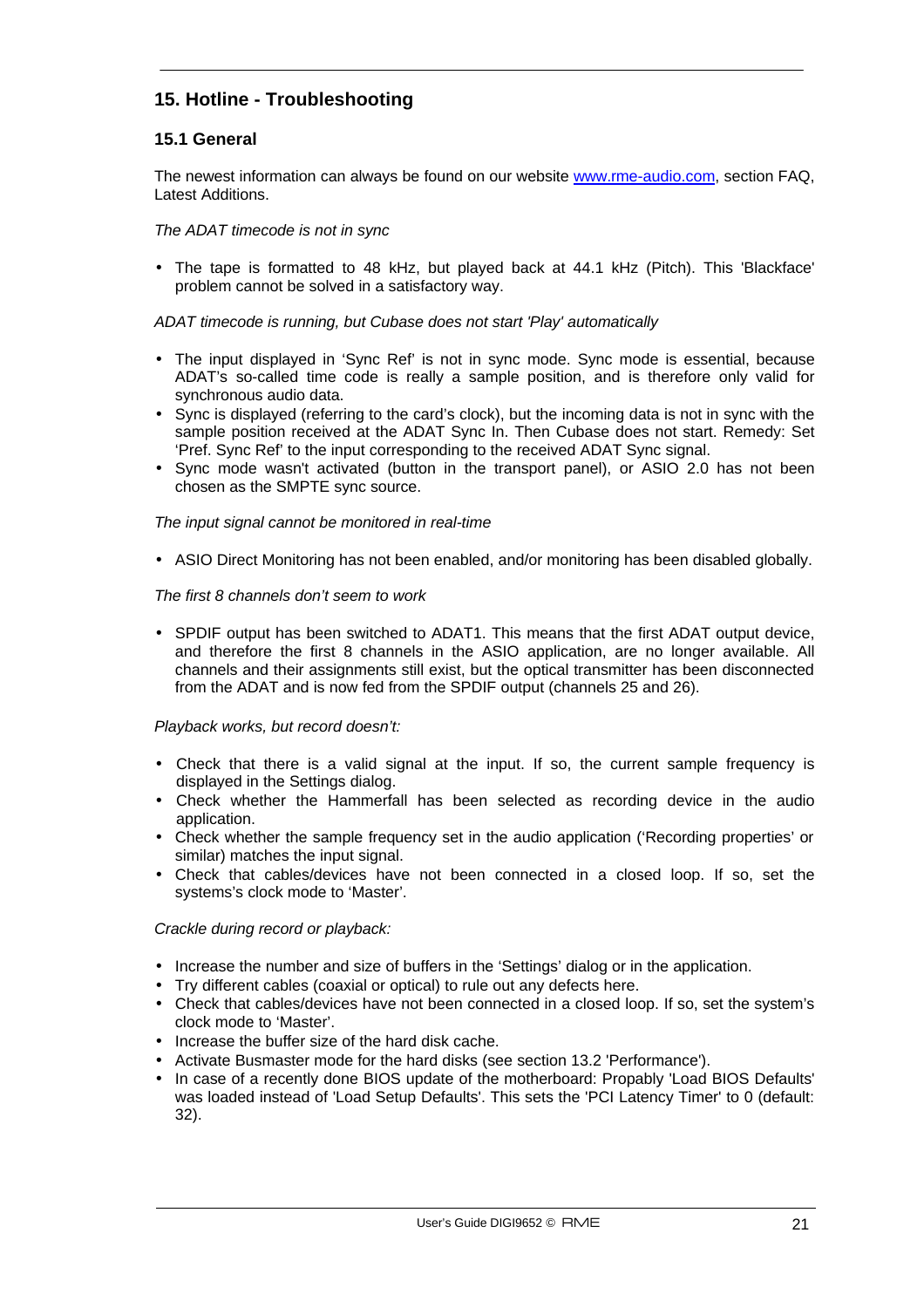#### *Low Latency ASIO operation under Windows 2000/XP on single CPU systems:*

• To use ASIO at lowest latencies under Windows 2000/XP even when only having one CPU, the system performance has to be optimized for background tasks. Go to Control Panel/System/Advanced/Performance Options. Change the default 'Applications' to 'Background tasks'. The lowest usable latency will drop from 23 ms to around 3 ms. This is no issue when using dual CPU systems.

#### *32 kHz files will not play back:*

• Hammerfall does not have an internal 32 kHz clock, as this frequency is not covered by the ADAT standard. However, you can record and playback via SPDIF if the card is clocked from an external device i.e. AutoSync or Word Clock are active, and fed SPDIF or equivalent word clock signal is 32 kHz.

## **15.2 Installation**

More information on installation problems (which fortunately are very seldom, thanks to Plug and Play), can be found in the Tech Info 'Installation problems'. It is located in the directory **\rmeaudio.web\techinfo** on the RME Driver CD.

Hammerfall is normally found in the Device Manager (>Settings/Control Panel/System<), category 'Sound-, Video- and Gamecontroller'. A double click on 'DIGI9652' starts the properties dialog. Choosing 'Resources' shows Interrupt and Memory Range.

The newest information on hardware problems can always be found on our website www.rmeaudio.com, section FAQ, Hardware Alert: about incompatible hardware.

*The dialog 'New hardware component found' does not appear:*

• Remove the optical cables from the DIGI9652 and check whether the optical outputs light up when the PC is switched on. If not, the card is either defective or not correctly inserted in the PCI slot.

*The card and drivers have been installed correctly, but playback does not work:*

- Check whether the Hammerfall appears in the Device Manager. If the 'DIGI9652' device has a yellow exclamation mark, then there is an address or interrupt conflict.
- Even if there is no yellow exclamation mark, it is worth checking the 'Resources' tab anyway.
- Check whether the Hammerfall has been selected as current ASIO device.

#### *The computer crashes whenever the Hammerfall is accessed:*

• If your graphics board is an older Matrox Mystique or uses a '968' S3 chip, there could be a memory allocation error. Change the memory area allocated to the Hammerfall via /Resources/Change Setting. Detailed information on this subject can be found in **\rmeaudio.web\techinfo\install.htm** on the RME Driver CD.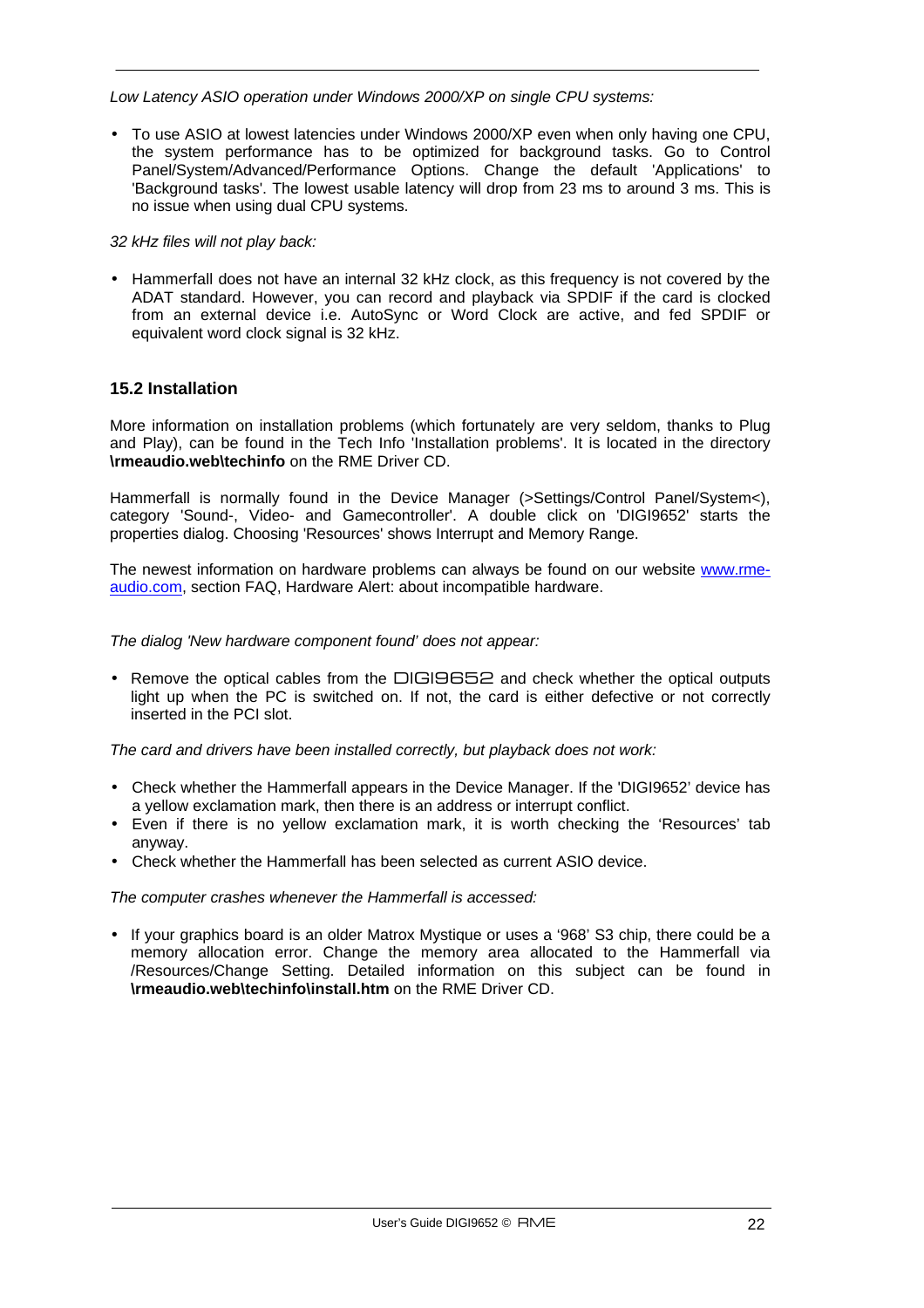# **16. DIGICheck : Analysis, Tests and Measurements using the DIGI9652**

The DIGICheck software is a unique utility developed for testing, measuring and analysing digital audio streams. DIGICheck is a subset of functions included in our well-known DAM-1 (Digital Audio Monitor). DIGICheck is not capable of all the DAM-1 functions, because the latter uses a built-in DSP for its calculations. By its very nature, DIGICheck uses up processor time, while the DAM-1 unit will run perfectly in the background.

Although the DIGICheck software is fairly self-explanatory, it still includes a comprehensive online help. A detailed description of all functions is also available in HTML format (digich.htm, in the **\techinfo** directory on the RME Driver CD or from our website). The following is a short summary of the available functions:

- **Level Meter**. High precision 24-bit resolution, 2/8/26 channels. Application examples: Peak level measurement, RMS level measurement, over-detection, phase correlation measurement, dynamic range and signal-to-noise ratios, RMS to peak difference (loudness), long term peak measurement, input check.
- **Bit Statistics**. Shows the true resolution of audio signals as well as errors and DC offset.
- **Performance Test**. Measures overall system performance (computer + DIGI9652)
- **Memory Test**. Tests the DIGI hardware and the entire audio data path in the PC

DIGICheck is suitable for any card in the DIGI96 series. However, the Hammerfall does not support Channel Status data, which is why the *Channel Status Display* is not available.

To install DIGICheck, go to the **\DIGICheck** directory on the RME Driver CD and run *setup.exe*. Follow the instructions prompted on the screen.

# **17. Accessories**

RME offers several optional components, further increasing the flexibility and usability of the Hammerfall system. Additionally parts of the Hammerfall, like the special adapter cable, are available seperately.

| <b>Part Number</b> | <b>Description</b>                                                |
|--------------------|-------------------------------------------------------------------|
| 36003              | Optical cable, Toslink, 0.5 m (1.5 ft)                            |
| 36004              | Optical cable, Toslink, 1 m (3.3 ft)                              |
| 36006              | Optical cable, Toslink, 2 m (6.6 ft)                              |
| 36007              | Optical cable, Toslink, 3 m (9.9 ft)                              |
| 36008              | Optical cable, Toslink, 5 m (16.4 ft)                             |
| 36009              | Optical cable, Toslink, 10 m (32.8 ft)                            |
|                    | Standard lightpipe with TOSLINK connectors, RME approved quality. |
| 36018              | Adapter cable D-sub to D-sub / 2 x phono                          |
| 33045              | Internal flat cable to Expansion Board                            |
| 31143              | Eprom W52-G Board Rev 1.1                                         |
| 31144              | Eprom W36-G Board Rev 1.1                                         |
| 31145              | Eprom M52-2 Board Rev 1.5/1.6                                     |
| 31146              | Eprom M36-2 Board Rev 1.5/1.6                                     |
| 31161              | Eprom W52-2 Board Rev 1.5/1.6                                     |
| 31204              | Eprom W36-2 Board Rev 1.5/1.6                                     |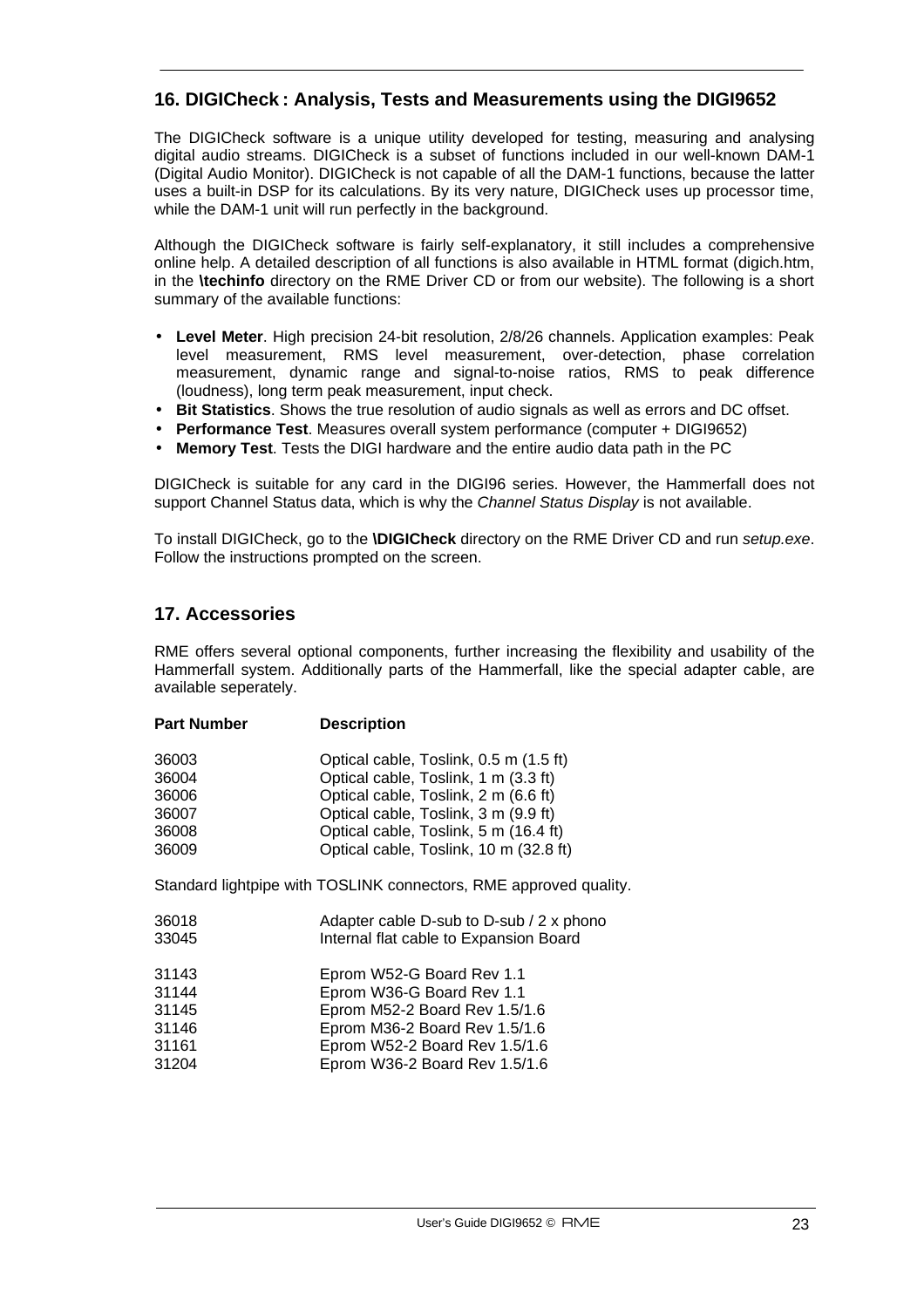# **18. TECH INFO**

See http://www.rme-audio.com/techinfo/index.htm or the directory **\rmeaudio.web\techinfo** on the RME Driver CD for more detailed information. At the time of writing, the following *Tech Info* is available:

Synchronization II (DIGI96 series) Digital audio synchronization - technical background and pitfalls.

Installation problems Problem descriptions and solutions.

Information on driver updates Lists all changes in the drivers of the Hammerfall series.

Configuring Logic, Samplitude, Cubase, Cakewalk, Sonar and SAWPlus32 Step by step instructions for use with RME cards

DIGICheck: Analysis, tests and measurements with the DIGI96 series A description of DIGICheck, including technical basics.

ADI-8 Inside Technical information about the RME ADI-8 (24-bit AD/DA converter).

# **19. Warranty**

Each individual Hammerfall undergoes comprehensive quality control and a complete test in a PC environment at RME before shipping. This may cause very slight signs of wear on the contacts (if the card looks like it was used one time before - it was). The usage of high grade components allows us to offer a full two year warranty. We accept a copy of the sales receipt as valid warranty legitimation.

RME's replacement service within this period is handled by the retailer. If you suspect that your card is faulty, please contact your local retailer. The warranty does not cover damage caused by improper installation or maltreatment - replacement or repair in such cases can only be carried out at the owner's expense.

RME does not accept claims for damages of any kind, especially consequential damage. Liability is limited to the value of the Hammerfall. The general terms of business drawn up by Synthax OHG apply at all times.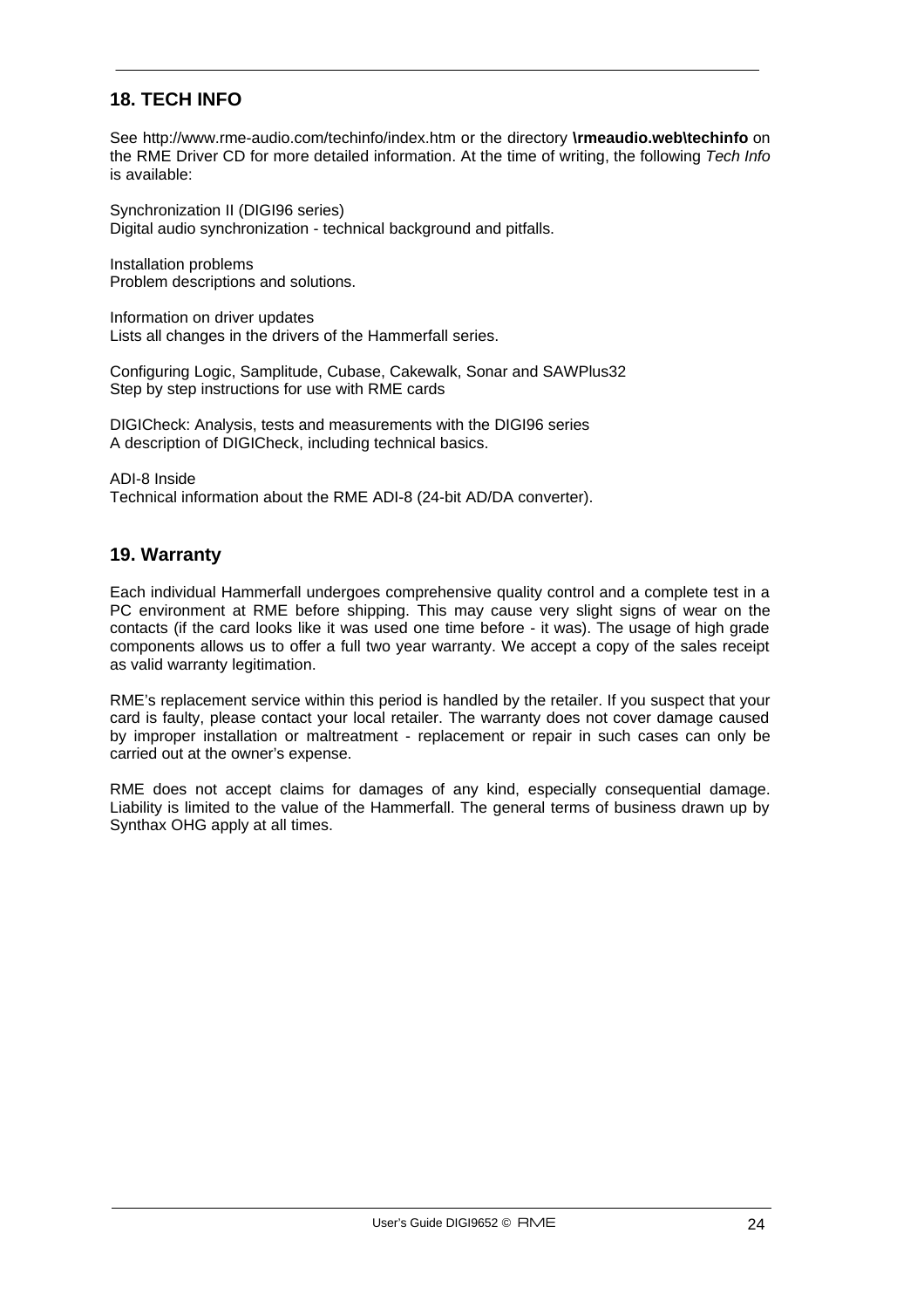# **20. Appendix**

RME news, driver updates and further product information are available on our website:

http://www.rme-audio.com

If you prefer to read the information off-line, you can load a complete copy of the RME website from the RME Driver CD (in the **\rmeaudio.web** directory) into your browser.

#### **Trademarks**

All trademarks, registered or otherwise, are the property of their respective owners. RME, DIGI96, SyncAlign, ZLM, SyncCheck and Hammerfall are registered trademarks of RME Intelligent Audio Solutions. DIGICheck, TotalMix, Intelligent Clock Control and TMS are trademarks of RME Intelligent Audio Solutions. Alesis and ADAT are registered trademarks of Alesis Corp. ADAT optical is a trademark of Alesis Corp. Microsoft, Windows 98/SE/ME and Windows 2000/XP are registered trademarks or trademarks of Microsoft Corp. Apple and MacOS are registered trademarks of Apple Computer Inc. Steinberg, Cubase and VST are registered trademarks of Steinberg Media Technologies AG. ASIO is a trademark of Steinberg Media Technologies AG. emagic and Logic Audio are registered trademarks of emagic Softund Hardware GmbH. Pentium is a registered trademark of Intel Corp.

Copyright © Matthias Carstens, 6/2002. Version 2.0 Current driver version: W98: 2.60, NT: 3.86, W2k: 2.02

This manual applies to board rev. 1.5, hardware version 003.

Although the contents of this User's Guide have been thoroughly checked for errors, RME can not guarantee that it is correct throughout. RME does not accept responsibility for any misleading or incorrect information within this guide. Lending or copying any part of the guide or the RME Driver CD, or any commercial exploitation of these media without express written permission from RME Intelligent Audio Solutions is prohibited. RME reserves the right to change specifications at any time without notice.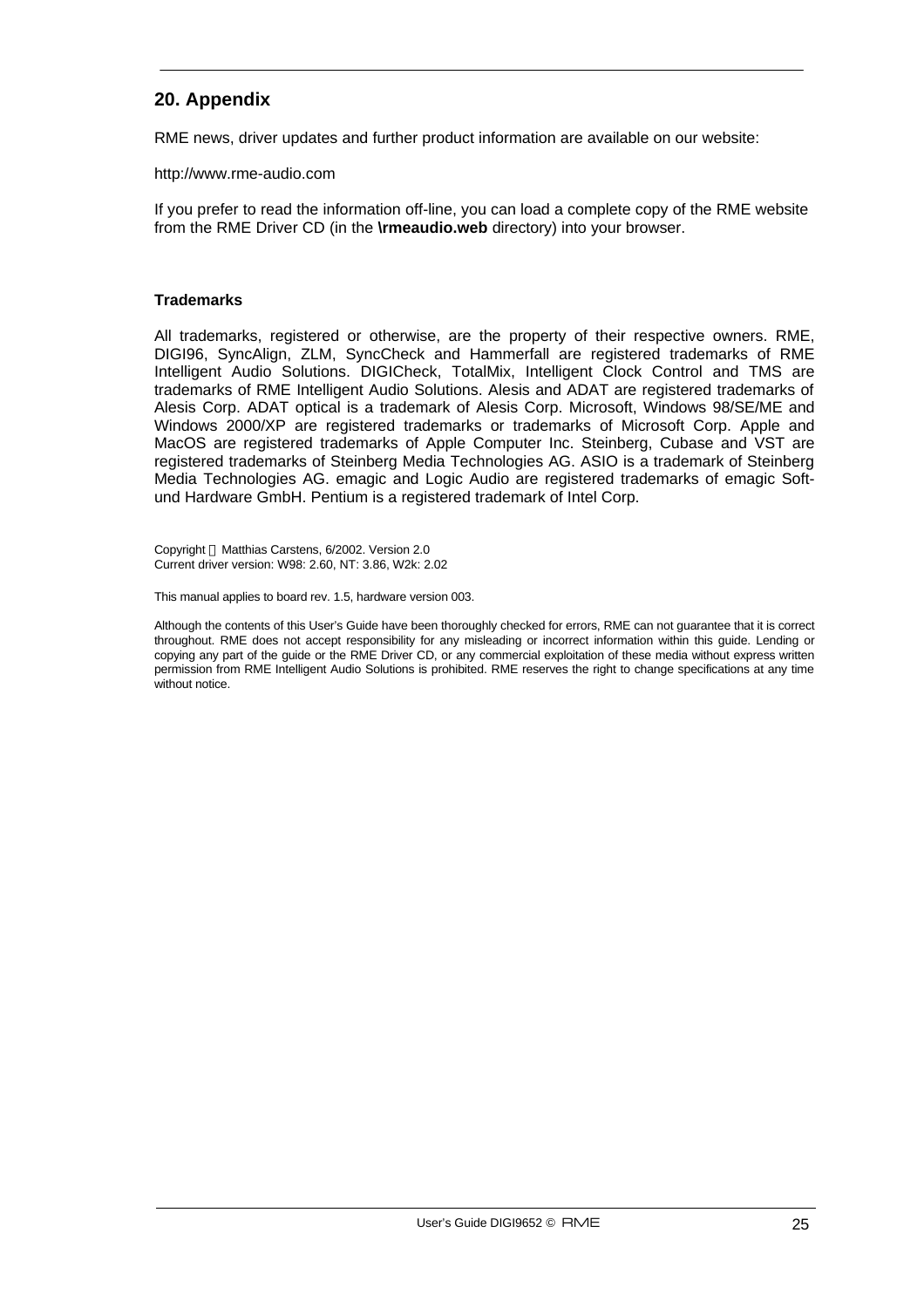# **21. Diagrams**

# **21.1 Block Diagram**



# **21.2 Pin assignment of the cable adapter**

| <b>Pin</b> | Signal             | Pin | Signal             |
|------------|--------------------|-----|--------------------|
| 9          | SPDIF $\ln$ +      | 5   | SPDIF In -         |
| 6          | <b>SPDIF Out +</b> | 1   | <b>SPDIF Out -</b> |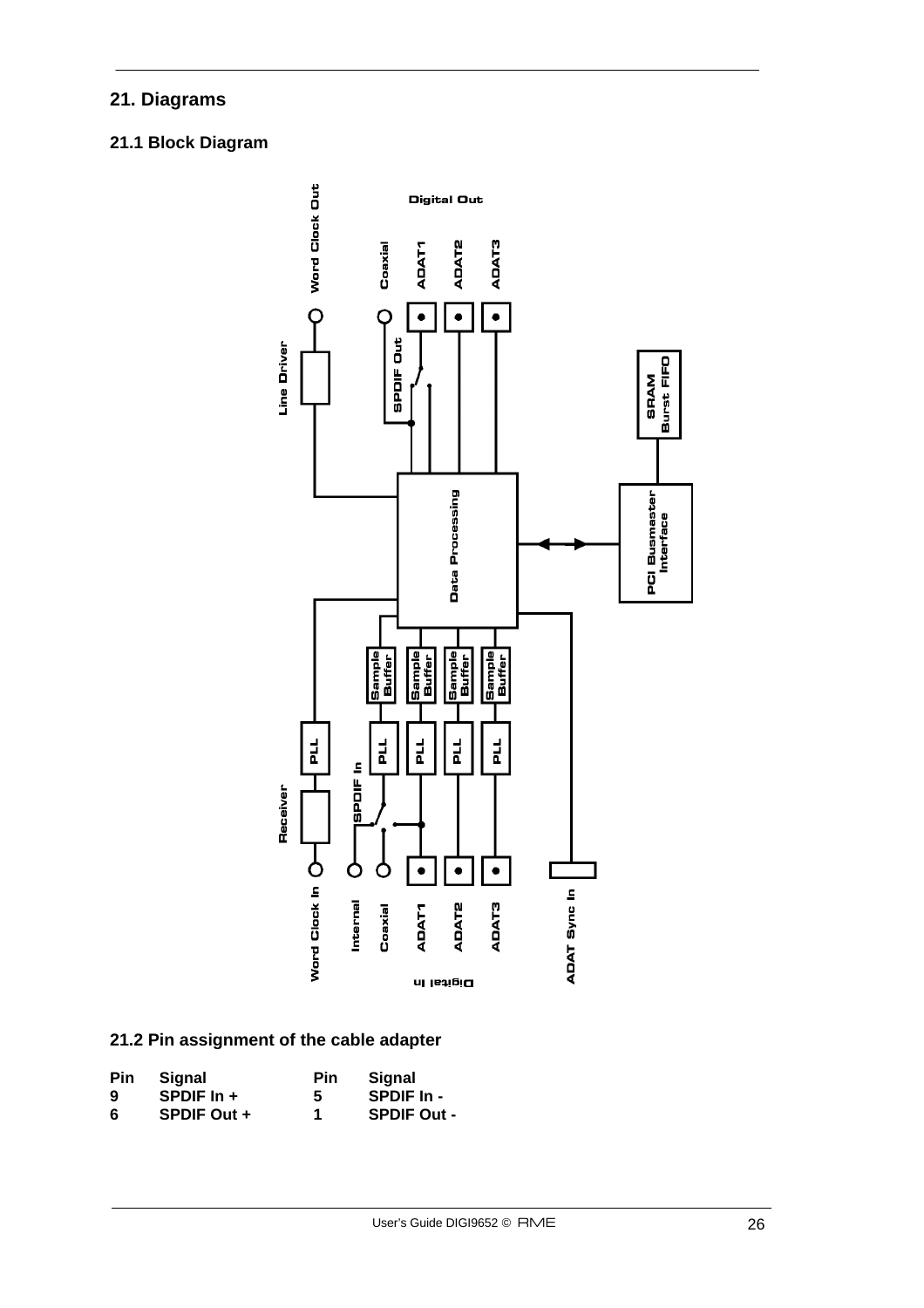# **21.3 ADAT Track Routing, ASIO at 96 kHz**

This diagram shows the signal paths in ASIO double speed mode (88.2 / 96 kHz). The devices available under ASIO have been implemented according to the hardware. Signal routing is identical for record and playback.

Device: The device name in the audio application SR: Sample Rate Device name code: Channel in ASIO host, ADAT interface, DIGI9652, card number

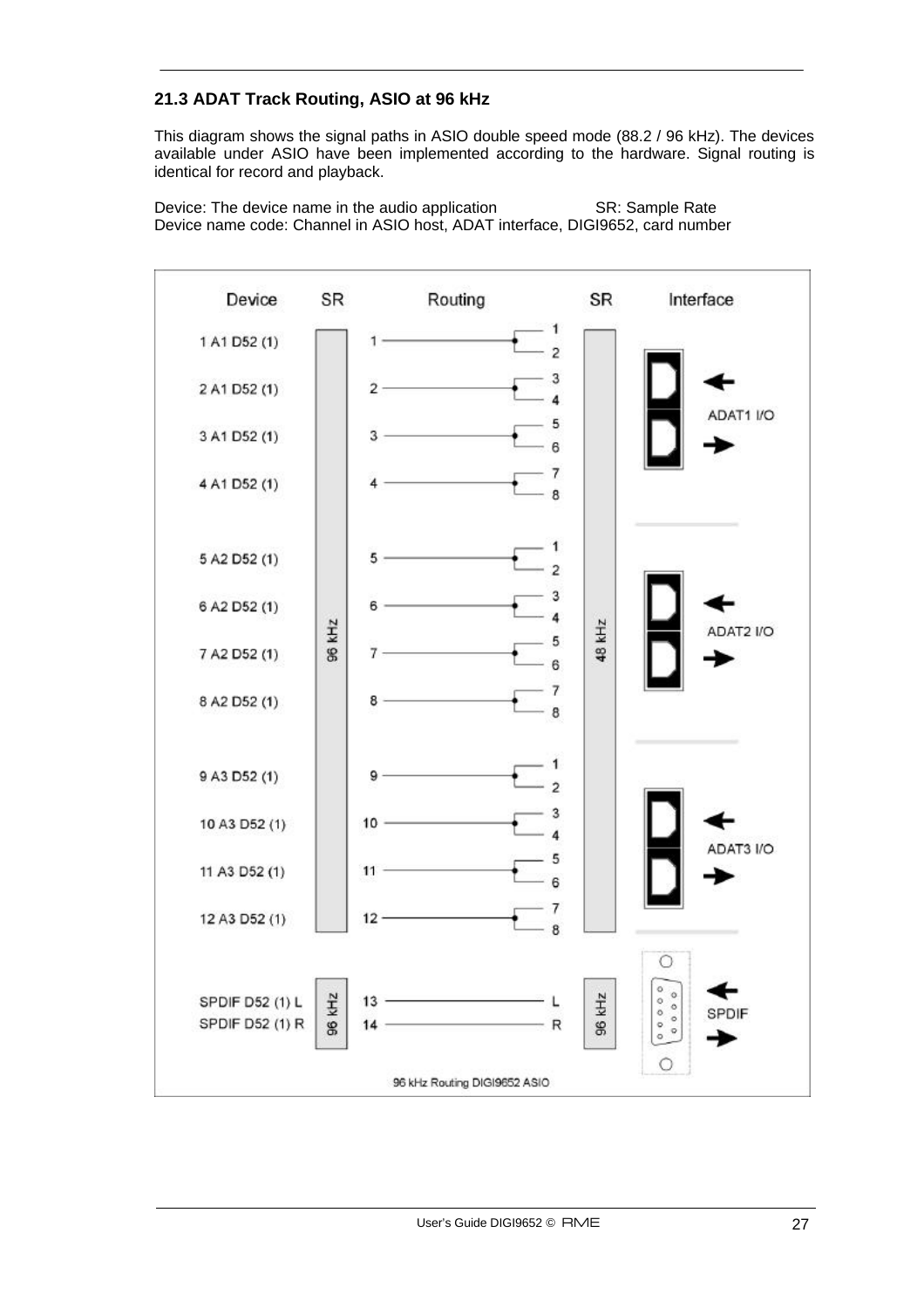# **21.4 ADAT Track Routing, MME at 96 kHz**

This diagram shows the signal paths in MME double speed mode (88.2 / 96 kHz). The devices available via wave driver have been designed to avoid conflicts in normal operation, which is why channels 5, 6, 7 and 8 of each ADAT device have been omitted. Signal routing is identical for record and playback.

Device: The device name in the audio application SR: Sample Rate